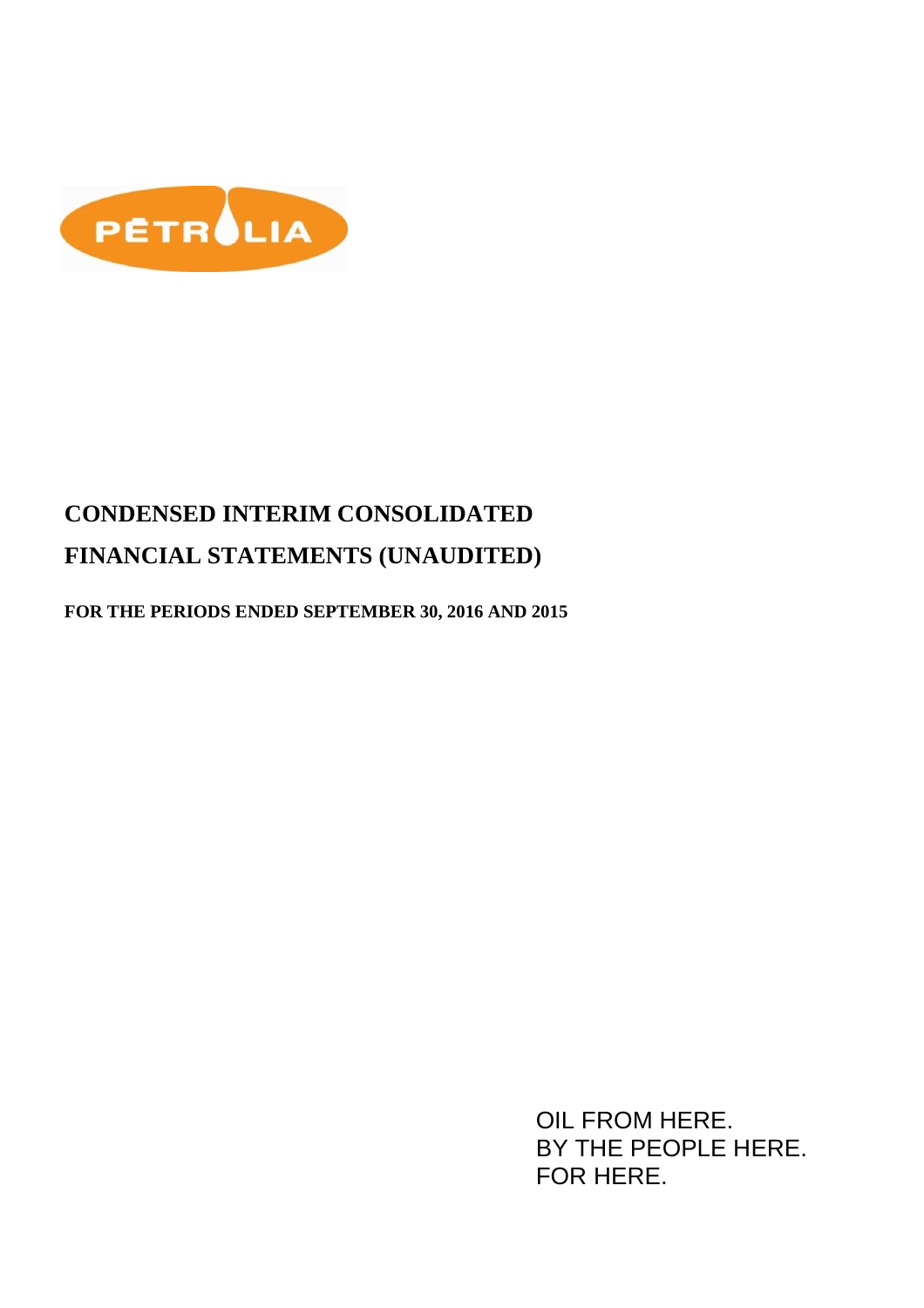

### **CONSOLIDATED STATEMENTS OF FINANCIAL POSITION**

 [unaudited] [in Canadian dollars]

|                                                                                         | As at         | As at               |
|-----------------------------------------------------------------------------------------|---------------|---------------------|
|                                                                                         | September 30, | December 31,        |
|                                                                                         | 2016          | 2015                |
|                                                                                         | \$            | \$                  |
| <b>ASSETS</b>                                                                           |               |                     |
| <b>Current</b>                                                                          |               |                     |
| Cash and cash equivalents [Note 3]                                                      |               |                     |
|                                                                                         | 1,925,141     | 3,321,697           |
| Cash and cash equivalents held for exploration [Note 3]<br>Accounts receivable [Note 4] | 9,795,253     | 4,201,075           |
| Prepaid expenses                                                                        | 1,696,960     | 1,735,616<br>94,676 |
| Inventories                                                                             | 878,681       |                     |
| <b>Total current assets</b>                                                             | 263,823       | 42,986              |
|                                                                                         | 14,559,858    | 9,396,050           |
| Non-current                                                                             |               |                     |
| Security deposits [Note 17]                                                             | 600,000       |                     |
| Investments in associates [Note 5]                                                      | 36,593,935    | 36,583,849          |
| Property, plant and equipment [Note 6]                                                  | 579,727       | 446,417             |
| Exploration and evaluation assets [Note 7]                                              | 42,440,187    | 43,419,895          |
| <b>Total non-current assets</b>                                                         | 80,213,849    | 80,450,161          |
|                                                                                         | 94,773,707    | 89,846,211          |
|                                                                                         |               |                     |
| <b>LIABILITIES AND EQUITY</b>                                                           |               |                     |
| <b>Current</b>                                                                          |               |                     |
| Trade and other payables [Note 8]                                                       | 4,158,165     | 3,963,782           |
| Current portion of deferred lease inducements                                           | 17,278        | 11,418              |
| Current portion of bank borrowings [Note 9]                                             | 6,734         | 6,609               |
| Partner advances for planned exploration work [Note 10]                                 | 6,847,402     | 1,881,112           |
| Liability related to flow-through shares [Note 11]                                      | 300,613       | 363,655             |
| <b>Total current liabilities</b>                                                        | 11,330,192    | 6,226,576           |
| Non-current                                                                             |               |                     |
| Partners' share in security deposits [Note 10]                                          | 293,820       |                     |
| Deferred lease inducements                                                              | 202,189       |                     |
| Bank borrowings [Note 9]                                                                | 15,177        | 20,243              |
| Provision for site restoration [Note 12]                                                | 1,143,316     | 1,373,060           |
| Deferred income tax liabilities                                                         | 7,669,798     | 7,879,371           |
| <b>Total non-current liabilities</b>                                                    | 9,324,300     | 9,272,674           |
| <b>Total liabilities</b>                                                                | 20,654,492    | 15,499,250          |
| <b>Equity</b>                                                                           |               |                     |
| Share capital [Note 13]                                                                 | 65,873,458    | 64,829,868          |
| Contributed surplus                                                                     | 5,818,564     | 5,756,445           |
| Retained earnings                                                                       | 2,427,193     | 3,760,648           |
| <b>Total equity</b>                                                                     | 74,119,215    | 74,346,961          |
|                                                                                         | 94,773,707    | 89,846,211          |
|                                                                                         |               |                     |

Contingencies *[Note 17]*

Subsequent events *[Note 19]*

*See accompanying notes* 

On behalf of the Board of Directors, On behalf of the Board of Directors,

*(signed) Myron Tétreault (signed) Charles Boulanger*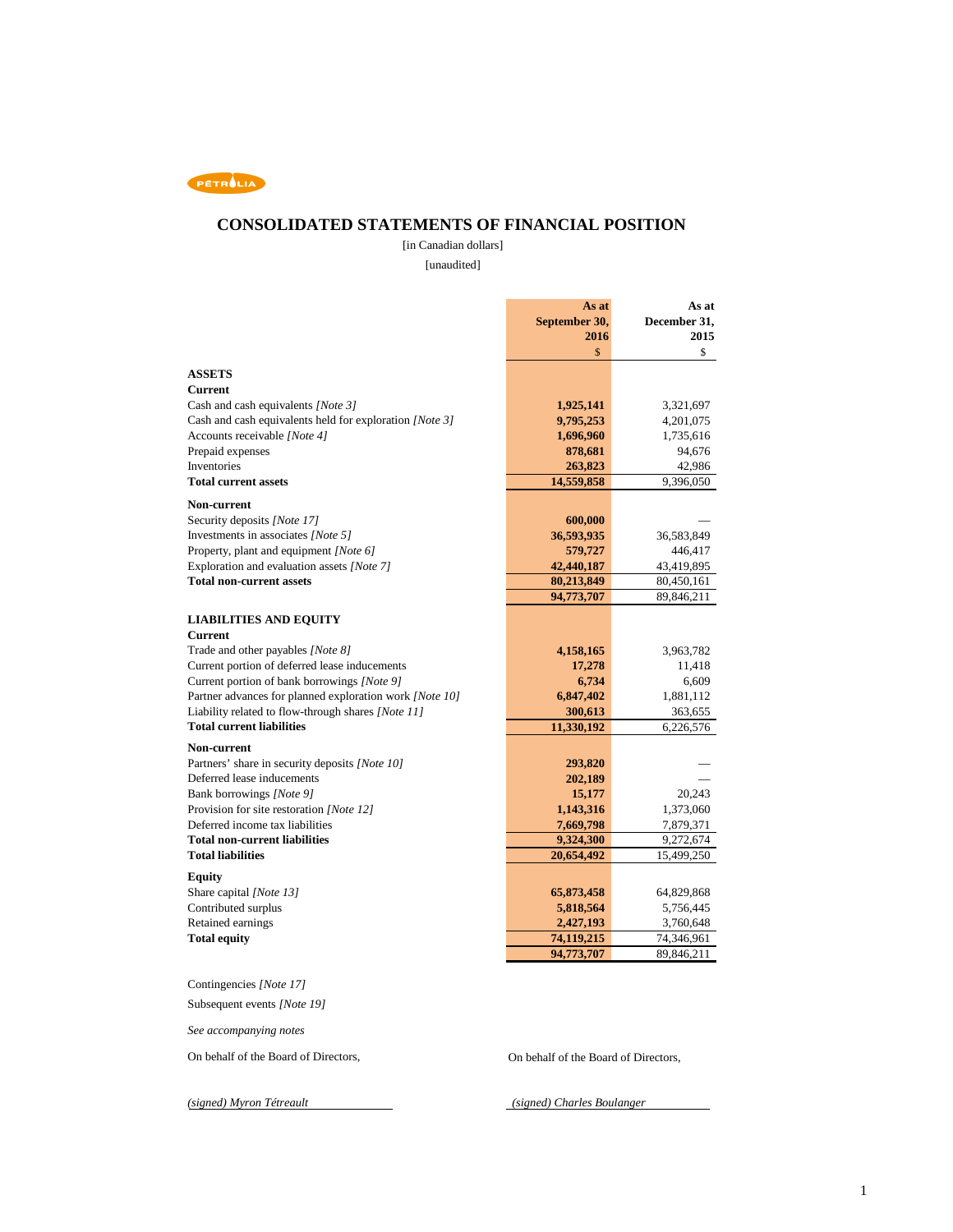

# **CONSOLIDATED STATEMENTS OF LOSS AND COMPREHENSIVE LOSS**

[in Canadian dollars]

[unaudited]

For the periods ended September 30

|                                             | 2016         | 2015       | 2016        | 2015        |
|---------------------------------------------|--------------|------------|-------------|-------------|
|                                             | $[3$ months] | [3 months] | [9 months]  | [9 months]  |
|                                             | $\mathbb{S}$ | \$         | <b>S</b>    | \$          |
|                                             |              |            |             |             |
| <b>Revenues</b>                             |              |            |             |             |
| Project management                          | 11,298       | 22,524     | 42,109      | 156,718     |
| Other income                                |              | 998        |             | 7,166       |
|                                             | 11,298       | 23,522     | 42,109      | 163,884     |
| <b>Expenses</b>                             |              |            |             |             |
|                                             | 453,591      |            |             |             |
| Administrative expenses [Schedule A]        |              | 251,875    | 1,672,611   | 1,131,524   |
| Operating expenses [Schedule B]             |              |            |             |             |
| Financial income and expenses [Schedule C]  | (19, 458)    | 5,026      | (12,260)    | 3,794       |
| Share of associates [Note 5]                | 25,691       | 21,682     | 98,307      | 114,238     |
|                                             | 459,824      | 278,583    | 1,758,658   | 1,249,556   |
| Loss before taxes                           | (448, 526)   | (255,061)  | (1,716,549) | (1,085,672) |
| Deferred tax recovery                       | (54, 807)    | 151,801    | (383,094)   | (230, 258)  |
| Net loss and comprehensive loss             | (393,719)    | (406, 862) | (1,333,455) | (855, 414)  |
|                                             |              |            |             |             |
| <b>Basic net loss per share [Note 14]</b>   | (0.004)      | (0.005)    | (0.014)     | (0.011)     |
| <b>Diluted net loss per share</b> [Note 14] | (0.004)      | (0.005)    | (0.014)     | (0.011)     |

*See accompanying notes*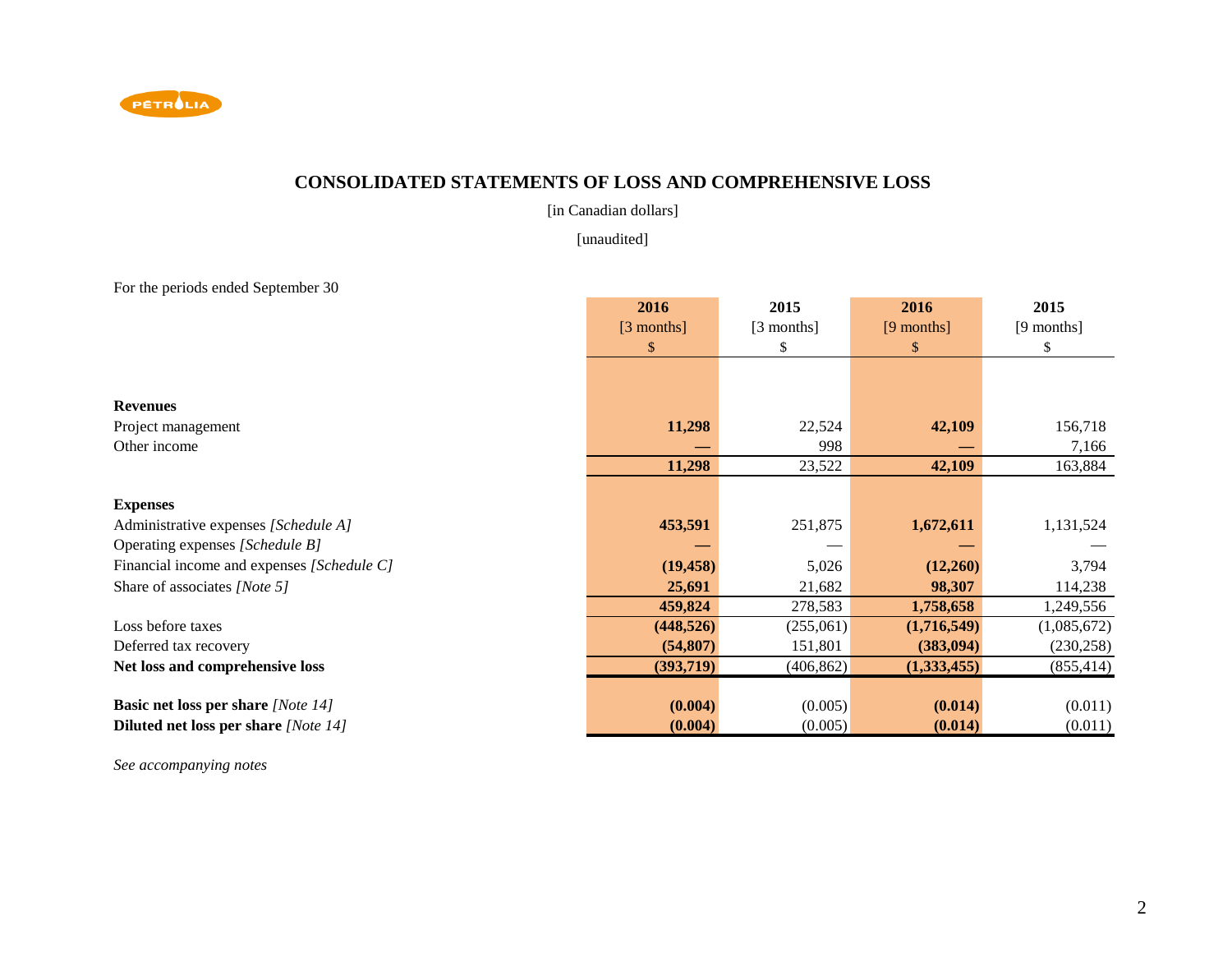PETROLIA

# **CONSOLIDATED STATEMENTS OF CHANGES IN EQUITY**

[in Canadian dollars][unaudited]

|                                          | <b>Share capital</b><br>[Note $13$ ]<br>\$ | <b>Contributed</b><br>surplus<br>\$ | <b>Retained</b><br>earnings<br>\$ | <b>Total</b><br>equity<br>\$ |
|------------------------------------------|--------------------------------------------|-------------------------------------|-----------------------------------|------------------------------|
| <b>Balance as at January 1, 2015</b>     | 59,307,265                                 | 5,480,501                           | 5,313,283                         | 70,101,049                   |
| Shares issued                            | 1,609,815                                  |                                     |                                   | 1,609,815                    |
| Share-based compensation                 |                                            | 76,614                              |                                   | 76,614                       |
| Issuance costs                           | (171, 847)                                 |                                     |                                   | (171, 847)                   |
| Deferred taxes related to issuance costs | 48,164                                     |                                     |                                   | 48,164                       |
| Net loss and comprehensive loss          |                                            |                                     | (855, 414)                        | (855, 414)                   |
|                                          | 1,486,132                                  | 76,614                              | (855, 414)                        | 707,332                      |
| Balance as at September 30, 2015         | 60,793,397                                 | 5,557,115                           | 4,457,869                         | 70,808,381                   |
| Shares issued                            | 4,270,500                                  |                                     |                                   | 4,270,500                    |
| Share-based compensation                 |                                            | 199,330                             |                                   | 199,330                      |
| Issuance costs                           | (317, 499)                                 |                                     |                                   | (317, 499)                   |
| Deferred taxes related to issuance costs | 83,470                                     |                                     |                                   | 83,470                       |
| Net loss and comprehensive loss          |                                            |                                     | (697, 221)                        | (697, 221)                   |
|                                          | 4,036,471                                  | 199,330                             | (697, 221)                        | 3,538,580                    |
| <b>Balance as at January 1, 2016</b>     | 64,829,868                                 | 5,756,445                           | 3,760,648                         | 74,346,961                   |
| Shares issued                            | 1,121,625                                  |                                     |                                   | 1,121,625                    |
| Share-based compensation                 |                                            | 62,119                              |                                   | 62,119                       |
| Issuance costs                           | (106, 446)                                 |                                     |                                   | (106, 446)                   |
| Deferred taxes related to issuance costs | 28,411                                     |                                     |                                   | 28,411                       |
| Net loss and comprehensive loss          |                                            |                                     | (1,333,455)                       | (1, 333, 455)                |
|                                          | 1,043,590                                  | 62,119                              | (1,333,455)                       | (227,746)                    |
| <b>Balance as at September 30, 2016</b>  | 65,873,458                                 | 5,818,564                           | 2,427,193                         | 74,119,215                   |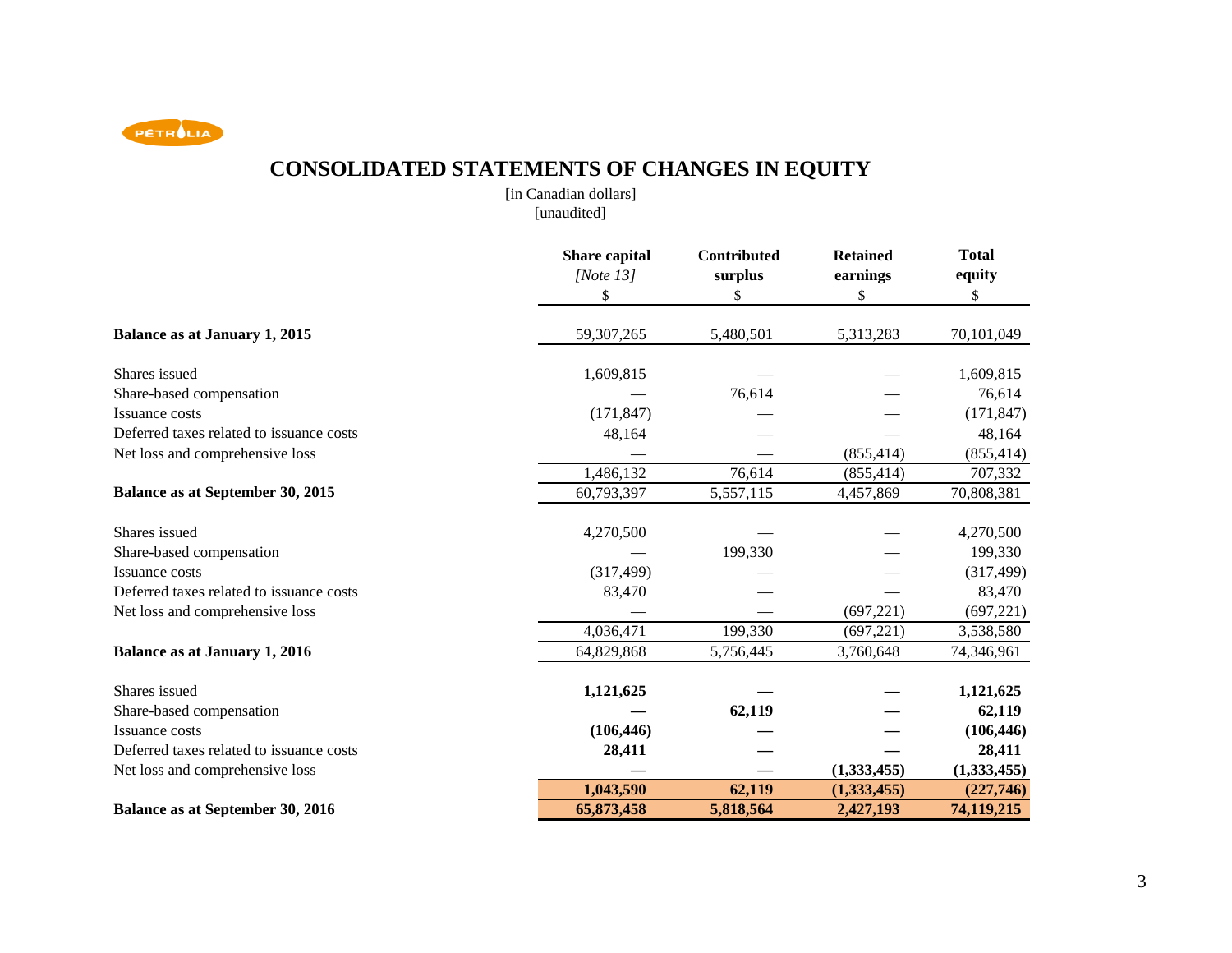

# **CONSOLIDATED STATEMENTS OF CASH FLOWS**

[in Canadian dollars]

#### [unaudited]

For the periods ended September 30

|                                                          | 2016        | 2015          |
|----------------------------------------------------------|-------------|---------------|
|                                                          | [9 months]  | [9 months]    |
|                                                          | \$          | \$            |
|                                                          |             |               |
| <b>OPERATING ACTIVITIES</b>                              |             |               |
| Net loss                                                 | (1,333,455) | (855, 414)    |
| Items not affecting cash:                                |             |               |
| Depreciation of property, plant and equipment            | 18,052      | 17,840        |
| Deferred tax recovery                                    | (383,094)   | (230, 258)    |
| Share-based compensation                                 | 58,060      | 53,281        |
| Amortization of deferred lease inducements               | (12,967)    | (20, 550)     |
| Loss (gain) on disposal of property, plant and equipment | 13,903      | (3, 467)      |
| Accretion expense                                        | 4,003       | 24,805        |
| Share of associates                                      | 98,307      | 114,238       |
|                                                          | (1,537,191) | (899, 525)    |
| Net change in non-cash operating items [Note 18]         |             |               |
| Accounts receivable                                      | (169, 535)  | 336,445       |
| Prepaid expenses                                         | (773, 505)  | 1,925         |
| Inventories                                              | (220, 837)  | 226,365       |
| Trade and other payables                                 | 652,899     | (422, 576)    |
|                                                          | (510, 978)  | 142,159       |
| Cash flows related to operating activities               | (2,048,169) | (757, 366)    |
| <b>INVESTING ACTIVITIES</b>                              |             |               |
| Security deposits                                        | (600, 000)  |               |
| Acquisitions of interests in associates                  |             | (43)          |
| Additions to property, plant and equipment               | (6,079)     | (13,748)      |
| Acquisitions of oil and gas properties, net of           |             |               |
| recovered amounts                                        | (131, 649)  | (133, 054)    |
| Increase in deferred exploration costs, net of           |             |               |
| recovered amounts                                        | (2,362,971) | (4,323,233)   |
| Disposal of interests in the Bourque project [Note 7]    | 2,000,000   |               |
| Proceeds from disposal of property, plant and equipment  | 125         | 17,448        |
| Contributions to associates                              | (103, 863)  | (111,702)     |
| Cash flows related to investing activities               | (1,204,437) | (4, 564, 332) |
| <b>FINANCING ACTIVITIES</b>                              |             |               |
| Shares issued                                            | 1,250,015   | 2,182,800     |
| Issuance costs                                           | (191, 476)  | (171, 847)    |
| Advance from partners for the Bourque project            | 6,396,630   |               |
| Repayment of bank borrowings                             | (4,941)     | (4,820)       |
| Cash flows related to financing activities               | 7,450,228   | 2,006,133     |
| Net increase (decrease) in cash and cash equivalents     | 4,197,622   | (3,315,565)   |
| Cash and cash equivalents, beginning of period           | 7,522,772   | 5,239,511     |
| Cash and cash equivalents, end of period [Note 18]       | 11,720,394  | 1,923,946     |

*See accompanying notes*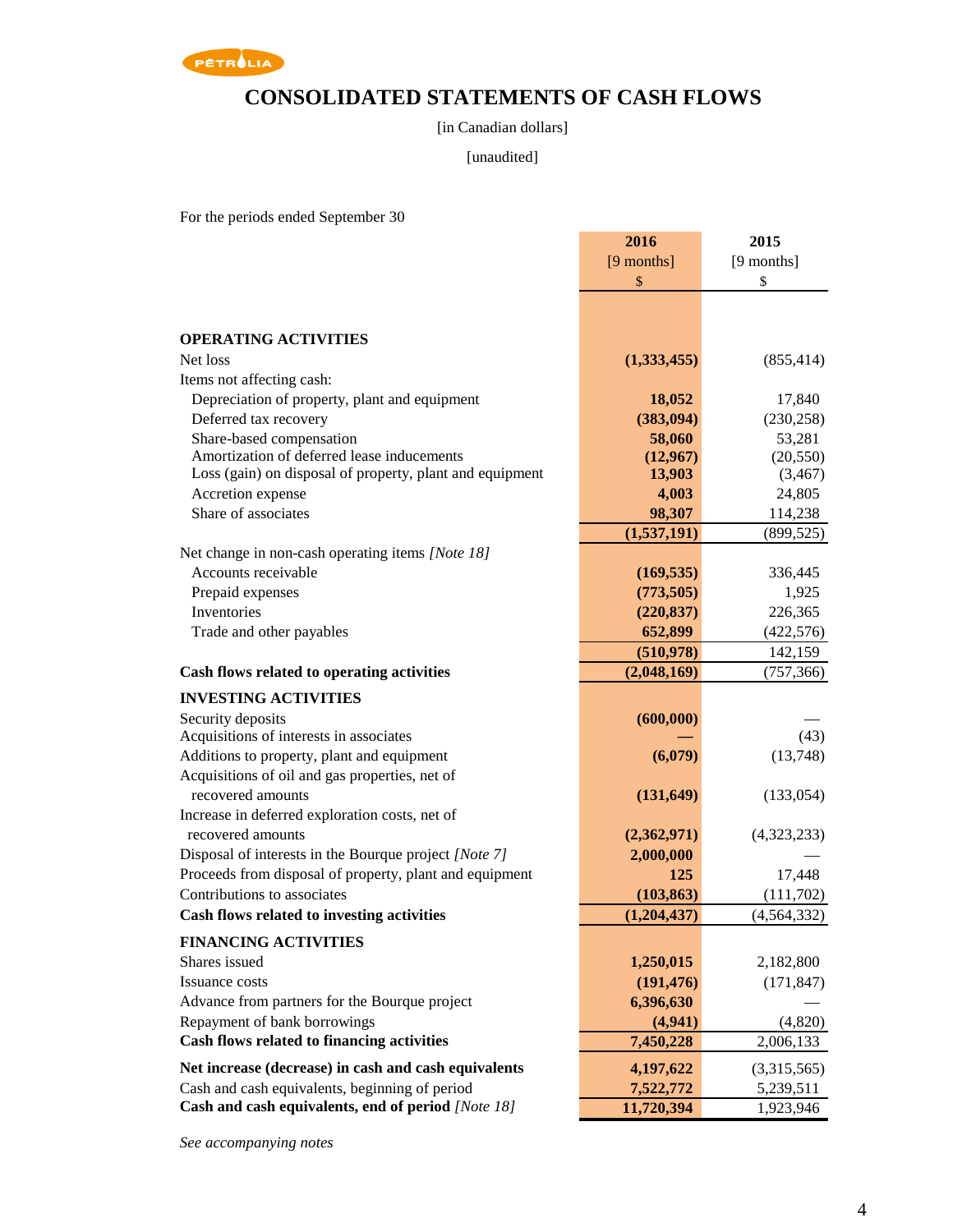

For the periods ended September 30, 2016 and 2015

#### **1. INCORPORATION, NATURE OF OPERATIONS, CONDENSED FINANCIAL INFORMATION AND APPROVAL**

#### **Incorporation and nature of business**

The Company, incorporated under Part IA of the Québec *Companies Act* and governed by the provisions of the Québec *Business Corporations Act*, is an oil and gas exploration company. Its stock has been listed on the TSX Venture Exchange since February 16, 2005 under the symbol PEA. Its head office is located at 511 St-Joseph Street,  $2<sup>nd</sup>$  floor, Suite 304, Ouébec City, Québec, G1K 3B7.

#### **Condensed interim consolidated financial information**

The financial information as at September 30, 2016 and for the nine-month periods ended September 30, 2016 and 2015 is unaudited. However, it is management's view that all adjustments required to present fairly the results for these periods have been made. The adjustments made were of a normal recurring nature. The interim consolidated operating results do not necessarily reflect the operating results anticipated for the full fiscal year.

#### **Approval date**

These condensed interim consolidated financial statements for the nine-month periods ended September 30, 2016 and 2015 were approved by the Board of Directors on November 17, 2016.

### **2. BASIS FOR THE PREPARATION OF CONDENSED INTERIM CONSOLIDATED FINANCIAL STATEMENTS**

These condensed interim consolidated financial statements were prepared in accordance with applicable IFRS and IAS 34, *Interim Financial Reporting*, published by the International Accounting Standards Board ("IASB") and set out in the *CPA Canada Handbook*. The accounting policies and the methods of computation applied in these condensed interim consolidated financial statements are the same as those in the most recent annual financial statements. The condensed interim consolidated financial statements should be read in conjunction with the audited annual financial statements for the fiscal year ended December 31, 2015, including the notes thereto.

All amounts are expressed in Canadian dollars.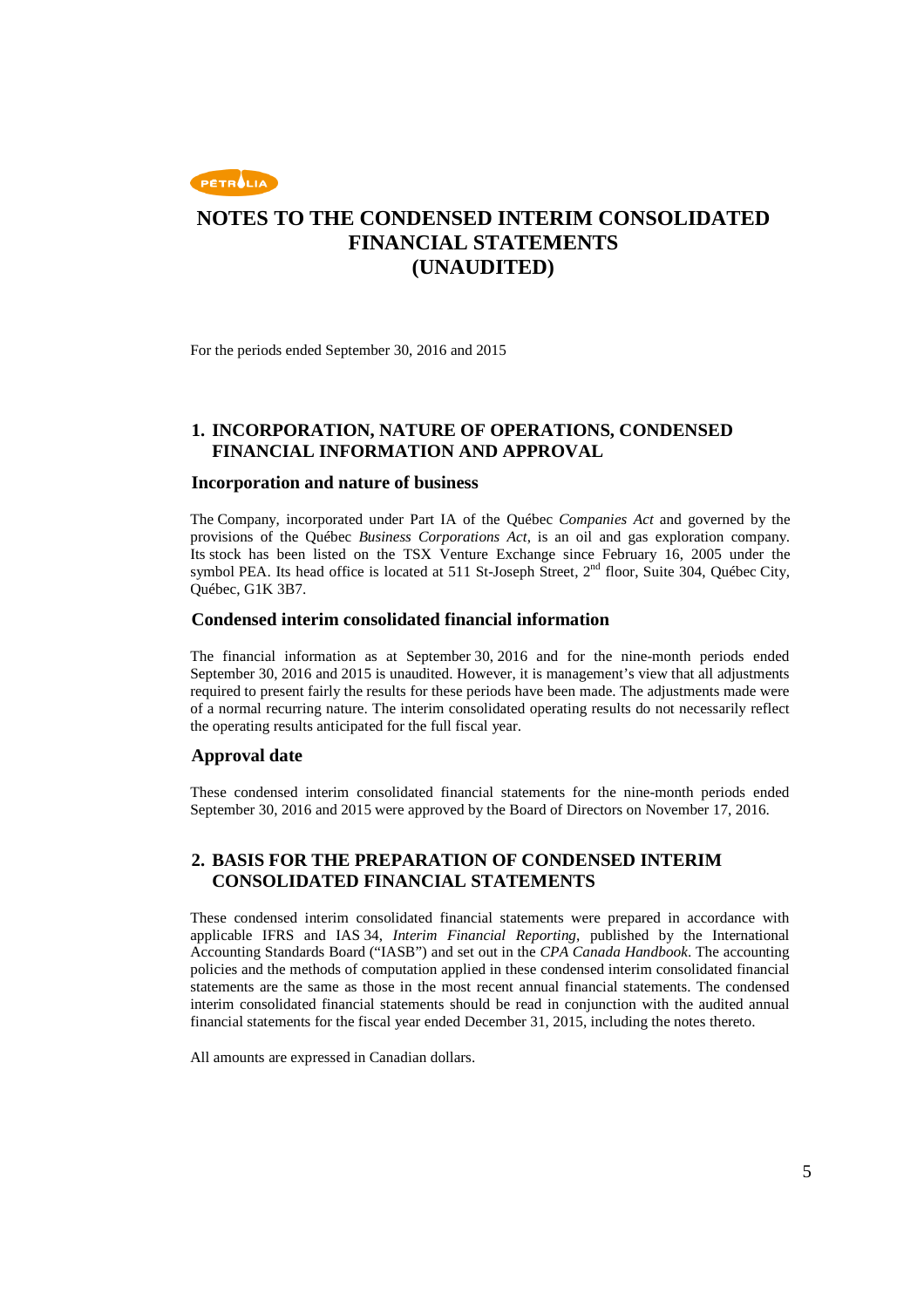

For the periods ended September 30, 2016 and 2015

### **3. CASH AND CASH EQUIVALENTS**

|                                                                  | As at<br>September 30,<br>2016<br>\$ | As at<br>December 31,<br>2015<br>\$ |
|------------------------------------------------------------------|--------------------------------------|-------------------------------------|
| Cash                                                             | 9,653,904                            | 3,850,530                           |
| Guaranteed investment certificates (redeemable on<br>demand)     | 2,066,490                            | 3,672,242                           |
|                                                                  | 11,720,394                           | 7,522,772                           |
| Less: Cash and cash equivalents held for exploration<br>purposes |                                      |                                     |
| Flow-through shares <sup>1</sup>                                 | 2,328,161                            | 2,041,067                           |
| Bourque Project <sup>2</sup>                                     | 7,467,092                            | 2,160,008                           |
|                                                                  | 9,795,253                            | 4.201.075                           |
| Cash and cash equivalents                                        | 1.925.141                            | 3,321,697                           |

- <sup>1</sup> Cash and cash equivalents held for exploration purposes related to flow-through shares represent the unexpended proceeds of financing related to flow-through shares. According to restrictions imposed under financing arrangements, the Company must allocate these funds to the exploration of oil and gas properties.
- $2$  Cash and cash equivalents earmarked for future exploration work on the Bourque Project represent the remaining cash as at September 30, 2016 and December 31, 2015 from partner advances which, under the agreements, must be spent on exploration work related to the Bourque Project.

As at September 30, 2016, cash and cash equivalents included guaranteed investment certificates (GICs) bearing interest at 0.80%–1.20% maturing on November 30, 2016. As at December 31, 2015, cash and cash equivalents included GICs bearing interest at 1.20% maturing on March 3, 2016. These instruments are redeemable at any time without penalty.

As at September 30, 2016, a portion of the GICs was pledged as security for the performance bonds issued for total amount of \$630,000 [Note 17].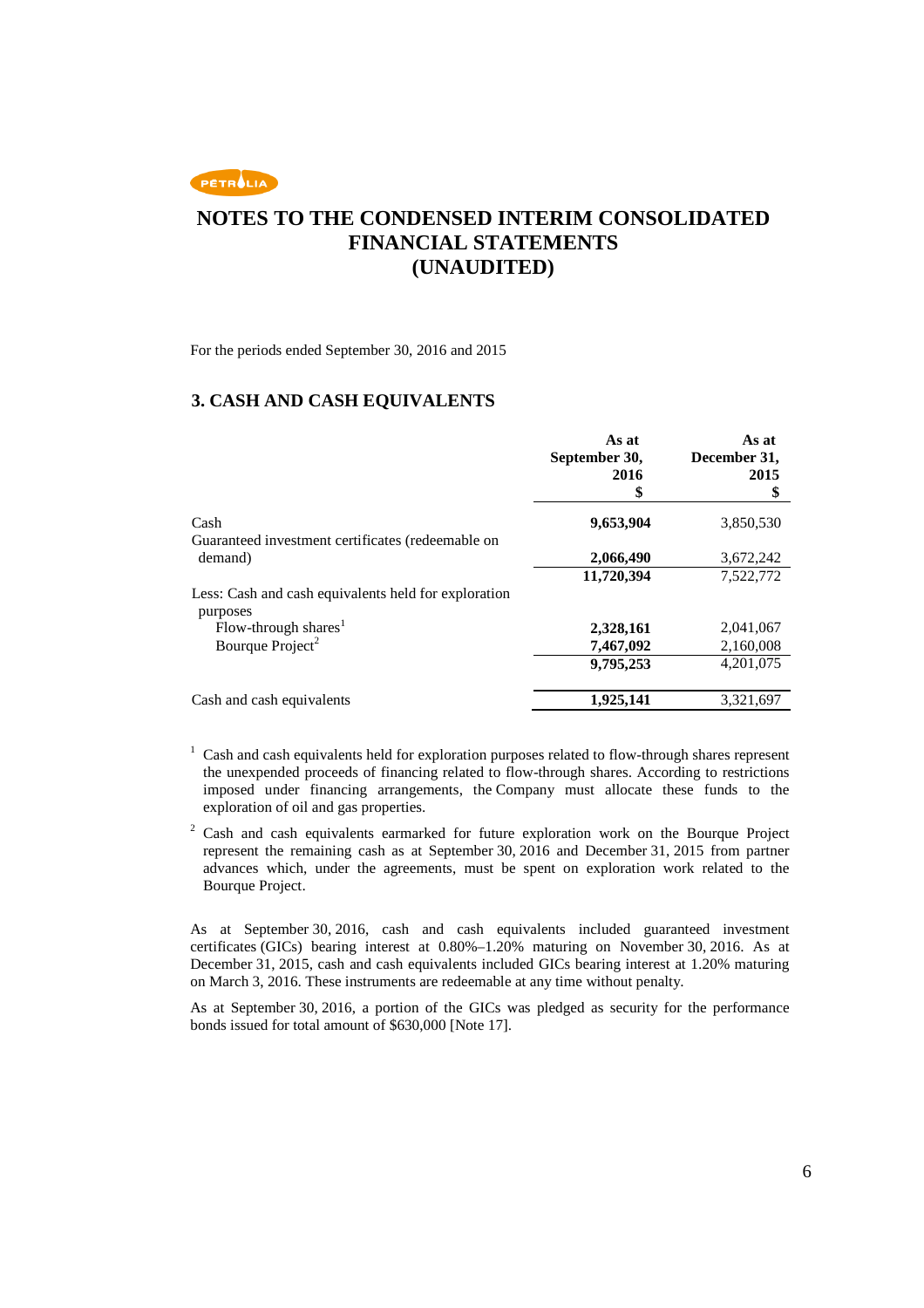

For the periods ended September 30, 2016 and 2015

### **4. RECEIVABLES**

|                        | As at<br>September 30,<br>2016 | As at<br>December 31,<br>2015<br>\$ |
|------------------------|--------------------------------|-------------------------------------|
| Partners               | 75,816                         | 145,312                             |
| Associates [Note 15]   | 1,174,981                      | 944,309                             |
| Commodity taxes        | 65,246                         | 156,562                             |
| Tax credits receivable |                                | 160,616                             |
| Interest receivable    | 1,111                          | 3,622                               |
| Other                  | 379,806                        | 325,195                             |
|                        | 1,696,960                      | 1,735,616                           |

All the amounts have short-term maturities.

### **5. INVESTMENTS IN ASSOCIATES**

During fiscal 2014, the Company completed a transaction that resulted in the limited partnership Anticosti Hydrocarbons L.P. and the general partner Anticosti Hydrocarbons General Partner Inc. The ownership interests of the partners are as follows:

| <b>Partners</b>               | <b>Ownership interest</b> |
|-------------------------------|---------------------------|
| Ressources Québec inc.        | 35%                       |
| Pétrolia inc.                 | 21.7%                     |
| Corridor Resources Inc.       | 21.7%                     |
| Saint-Aubin E&P (Québec) inc. | 21.7%                     |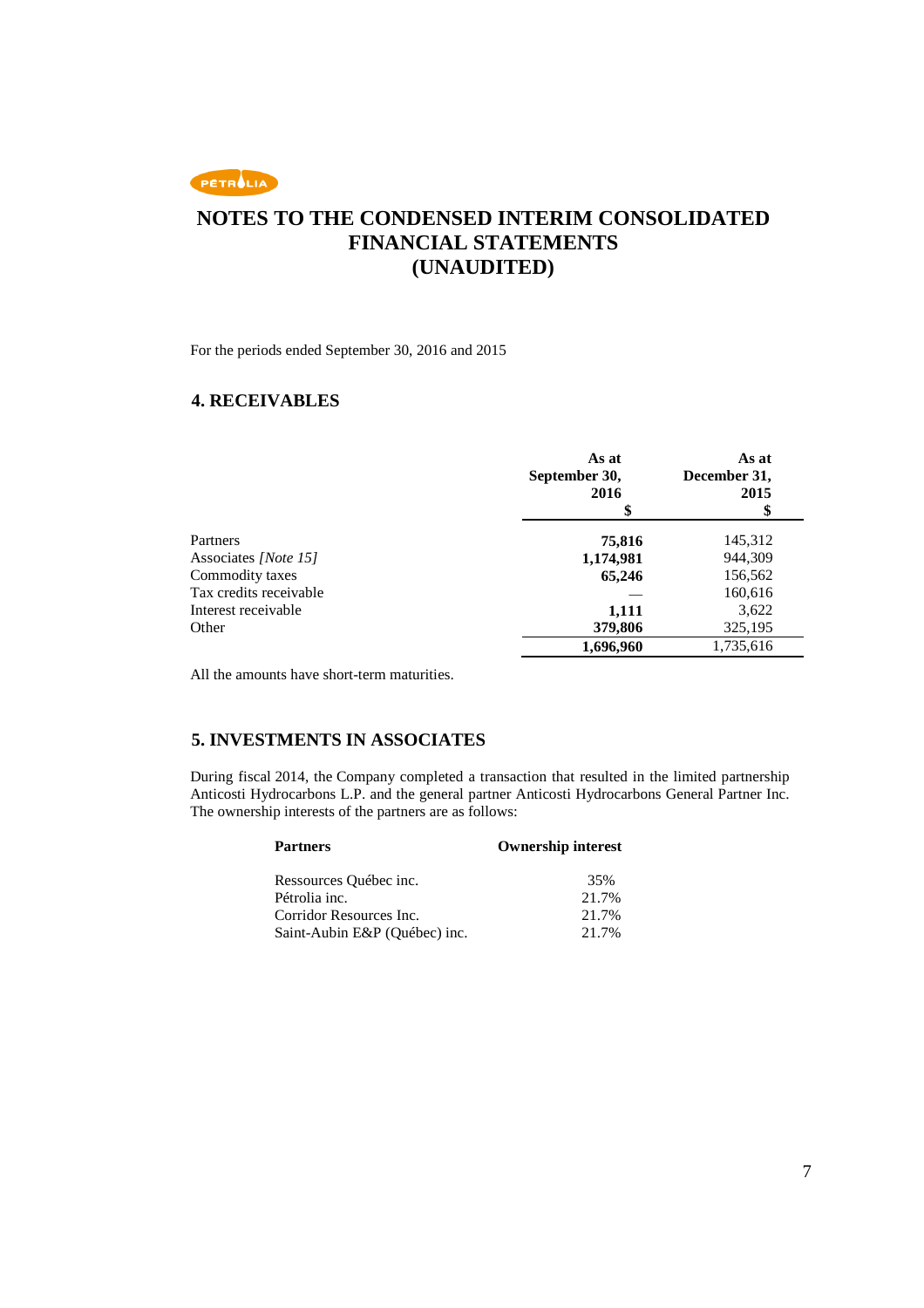PETROLIA

# **NOTES TO THE CONDENSED INTERIM CONSOLIDATED FINANCIAL STATEMENTS (UNAUDITED)**

For the periods ended September 30, 2016 and 2015

|                                                                                                    | Anticosti<br><b>Hydrocarbons</b><br>L.P. | Anticosti<br><b>Hydrocarbons</b><br>General<br>Partner Inc. | <b>Total</b>  |
|----------------------------------------------------------------------------------------------------|------------------------------------------|-------------------------------------------------------------|---------------|
|                                                                                                    | \$                                       | \$                                                          | \$            |
| Value of the interest as at December 31, 2014                                                      | 36,564,660                               |                                                             | 36,564,660    |
| Share<br>ended<br>οf<br>loss<br>for<br>the<br>net<br>year<br>December 31, 2015                     | (84,786)                                 | (59,209)                                                    | (143,995)     |
| Contributions for the year ended December 31, 2015<br>Cash amount paid to acquire a 21.7% interest | 103,932                                  | 59,209<br>43                                                | 163,141<br>43 |
| Value of the interest as at December 31, 2015                                                      | 36,583,806                               | 43                                                          | 36,583,849    |
| Share of net loss for the nine-month period ended<br>September 30, 2016                            | (66, 031)                                | (32, 276)                                                   | (98,307)      |
| Contributions for the nine-month period ended<br>September 30, 2016                                | 78,690                                   | 29,703                                                      | 108,393       |
| Value of the interest as at September 30, 2016                                                     | 36,596,465                               | (2,530)                                                     | 36,593,935    |

#### *Financial information*

Key financial information for the interests held by Pétrolia in Anticosti Hydrocarbons L.P. and Anticosti Hydrocarbons General Partner Inc. [21.7% of units] through Investissement PEA inc. is as follows: **As at As at**

|                                 | As at         | As at        |
|---------------------------------|---------------|--------------|
|                                 | September 30, | December 31, |
|                                 | 2016          | 2015         |
|                                 |               | \$           |
| Current assets                  | 2,925,336     | 2,435,899    |
| Non-current assets              | 126,065,168   | 122,770,776  |
| Current liabilities             | 1,775,381     | 1,286,069    |
| Non-current liabilities         | 22,722        | 22,308       |
| Partners' equity                | 127, 192, 401 | 123,898,298  |
| Revenues                        |               |              |
| Net loss and comprehensive loss | (453, 724)    | (664, 590)   |
| Share of Pétrolia [21.7%]       | (98, 307)     | (143,995)    |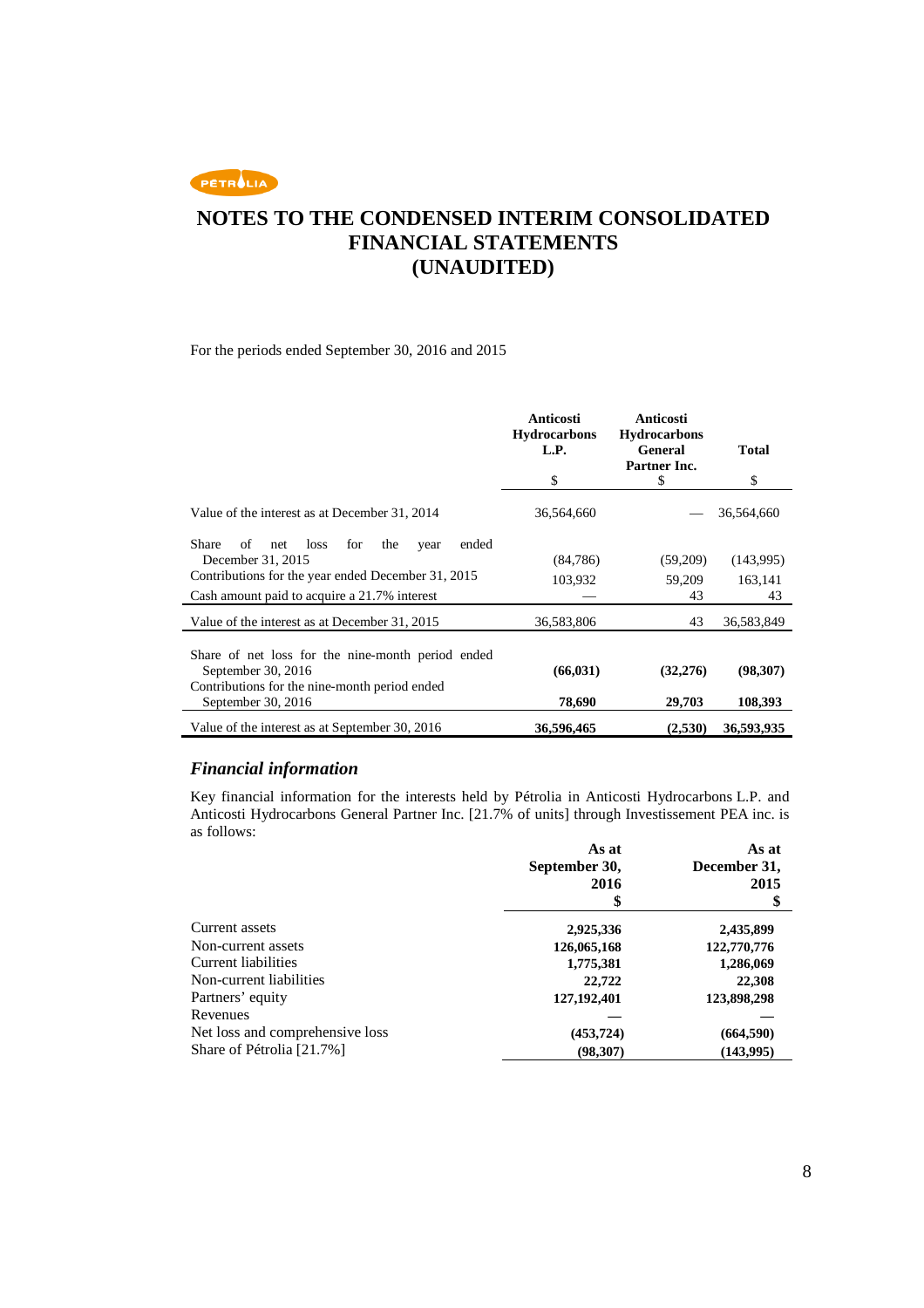

For the periods ended September 30, 2016 and 2015

# **6. PROPERTY, PLANT AND EQUIPMENT**

|                                                  |        |                                  | IT, office<br>and field |                                |                 |                  |              |
|--------------------------------------------------|--------|----------------------------------|-------------------------|--------------------------------|-----------------|------------------|--------------|
|                                                  | Land   | <b>Leasehold</b><br>improvements | equipment               | <b>Automotive</b><br>equipment | <b>Reserves</b> | Field<br>offices | <b>Total</b> |
|                                                  | \$     | \$                               | S                       | S                              | \$              | \$               | \$           |
| Gross carrying amount                            |        |                                  |                         |                                |                 |                  |              |
| Balance as at                                    |        |                                  |                         |                                |                 |                  |              |
| December 31, 2015                                | 75,434 | 343,049                          | 314,526                 | 86,378                         | 322,881         | 186,107          | 1,328,375    |
| <b>Additions</b>                                 |        | 225,000                          | 5,187                   |                                |                 |                  | 230,187      |
| Disposals                                        |        | (343,049)                        |                         |                                |                 |                  | (343,049)    |
| Balance as at                                    |        |                                  |                         |                                |                 |                  |              |
| September 30, 2016                               | 75,434 | 225,000                          | 319,713                 | 86,378                         | 322,881         | 186,107          | 1,215,513    |
| <b>Accumulated depreciation</b><br>Balance as at |        |                                  |                         |                                |                 |                  |              |
| December 31, 2015                                |        | 304,684                          | 234,863                 | 58,537                         | 183,763         | 100,111          | 881,958      |
| Disposals                                        |        | (313,202)                        |                         |                                |                 |                  | (313,202)    |
| Depreciation                                     |        | 12,268                           | 14,731                  | 6,264                          | 20,868          | 12,899           | 67,030       |
| Balance as at                                    |        |                                  |                         |                                |                 |                  |              |
| September 30, 2016                               |        | 3,750                            | 249,594                 | 64,801                         | 204,631         | 113,010          | 635,786      |
| Net carrying amount as at                        |        |                                  |                         |                                |                 |                  |              |
| December 31, 2015                                | 75,434 | 38,365                           | 79,663                  | 27,841                         | 139,118         | 85,996           | 446,417      |
|                                                  |        |                                  |                         |                                |                 |                  |              |
| Net carrying amount as at<br>September 30, 2016  | 75,434 | 221,250                          | 70,119                  | 21,577                         | 118,250         | 73,097           | 579,727      |

# **7. EXPLORATION AND EVALUATION ASSETS**

# **Oil and gas properties**

|                              | December 31,<br>2015 | <b>Transfers</b> | <b>Additions</b> | September 30,<br>2016 |
|------------------------------|----------------------|------------------|------------------|-----------------------|
| Québec                       |                      |                  |                  |                       |
| Anticosti <sup>1</sup>       |                      |                  |                  |                       |
| Gastonguay                   | 768,263              |                  | 26,420           | 794,683               |
| Gaspésia – Edgar – Marcel-   |                      |                  |                  |                       |
| Tremblay                     | 493.222              |                  | 22,457           | 515,679               |
| Gaspé <sup>1</sup>           | 3,304,504            |                  | 48.147           | 3,352,651             |
| Bourque Project              | 229,963              | (112,682)        | 12,743           | 130,024               |
| Matapédia                    | 177,746              |                  | 9,653            | 187,399               |
| Total oil and gas properties | 4,973,698            | (112,682)        | 119,420          | 4,980,436             |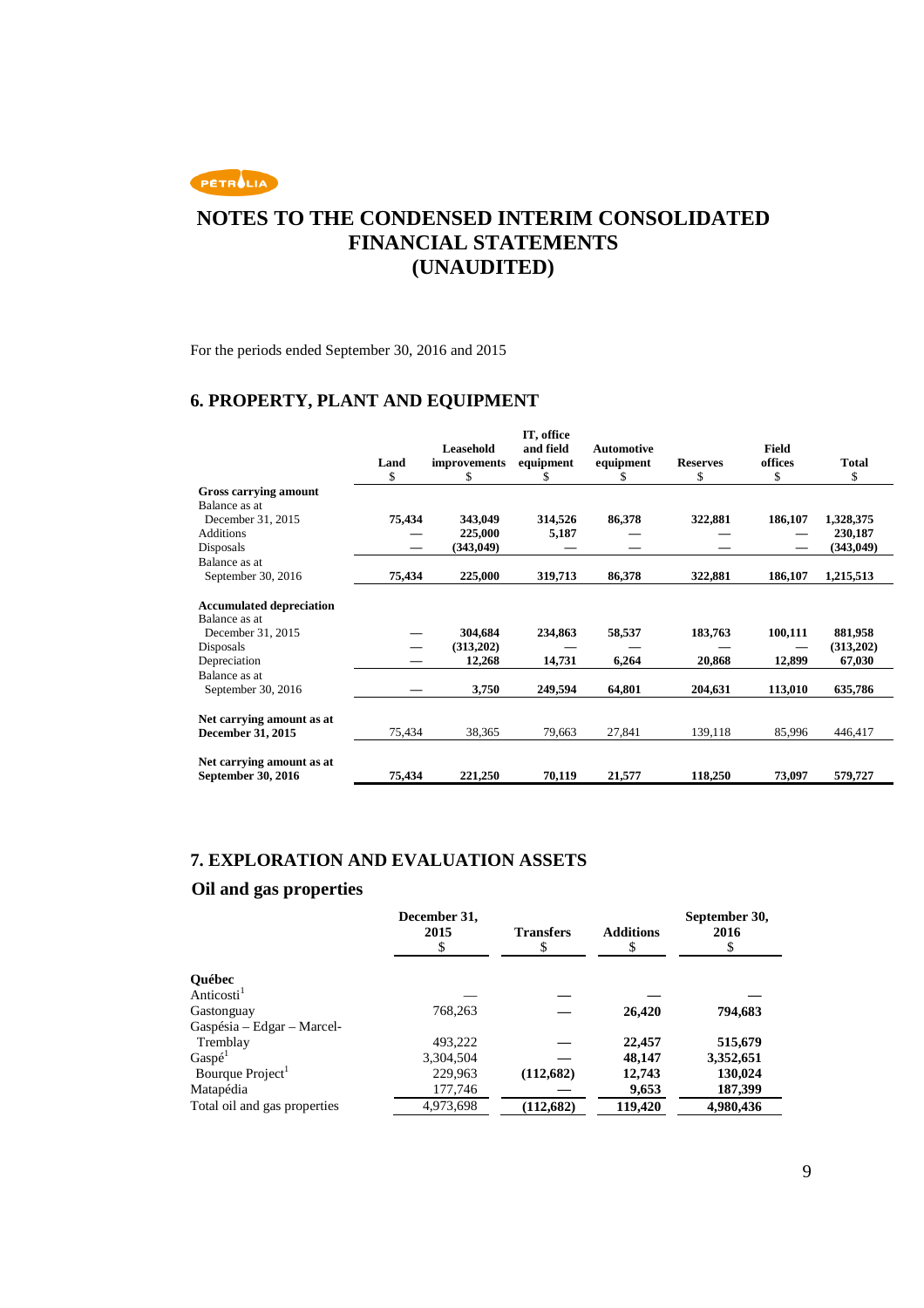

For the periods ended September 30, 2016 and 2015

# **Exploration expenses**

|                            | December 31,<br>2015<br>\$ | <b>Transfers</b><br>\$ | <b>Additions</b><br>\$ | September 30,<br>2016<br>\$ |
|----------------------------|----------------------------|------------------------|------------------------|-----------------------------|
| <b>Ouébec</b>              |                            |                        |                        |                             |
| Anticosti                  | 231.304                    |                        | 2.104                  | 233,408                     |
| Gastonguay                 | 76,900                     |                        |                        | 76,900                      |
| Gaspésia – Edgar – Marcel- |                            |                        |                        |                             |
| Tremblay                   | 3,795,750                  |                        |                        | 3,795,750                   |
| Gaspé                      | 3.429.105                  |                        | 101,582                | 3,530,687                   |
| <b>Bourque Project</b>     | 22,806,587                 | (2,121,065)            | 1,811,009              | 22,496,531                  |
| <b>Haldimand Project</b>   | 28,511,918                 |                        | 668,179                | 29,180,097                  |
| Tar Point Project No. 1    | 5,252,488                  |                        | 2.448                  | 5,254,936                   |
| Matapédia                  | 1,205,343                  |                        |                        | 1,205,343                   |
|                            | 65,309,395                 | (2,121,065)            | 2,585,322              | 65,773,652                  |

|                                         | December 31,<br>2015 | <b>Transfers</b> | <b>Additions</b> | September 30,<br>2016 |
|-----------------------------------------|----------------------|------------------|------------------|-----------------------|
|                                         | S                    | \$               | \$               | \$                    |
| <b>Deductions</b>                       |                      |                  |                  |                       |
| Exploration subsidies and partner       |                      |                  |                  |                       |
| contributions:                          |                      |                  |                  |                       |
| Anticosti                               | 5,847                |                  |                  | 5,847                 |
| Gastonguay                              | 19,020               |                  |                  | 19,020                |
| Gaspésia – Edgar – Marcel-              |                      |                  |                  |                       |
| Tremblay                                | 428,740              |                  |                  | 428,740               |
| Gaspé                                   | 711,141              |                  |                  | 711,141               |
| <b>Bourque Project</b>                  | 9,135,127            |                  | 1,124,291        | 10,259,418            |
| <b>Haldimand Project</b>                | 14,526,382           |                  | 284,780          | 14,811,162            |
| Tar Point Project No. 1                 | 1,051,894            |                  |                  | 1,051,894             |
| Matapédia                               | 658,824              |                  |                  | 658,824               |
|                                         | 26,536,975           |                  | 1,409,071        | 27,946,046            |
| Revenue from oil reserve<br>evaluation: |                      |                  |                  |                       |
| Gaspé<br><b>Haldimand Project</b>       | 326,223              |                  | 41,632           | 367,855               |
|                                         |                      |                  |                  |                       |
| Total exploration expenses              | 38,446,197           | (2,121,065)      | 1,134,619        | 37,459,751            |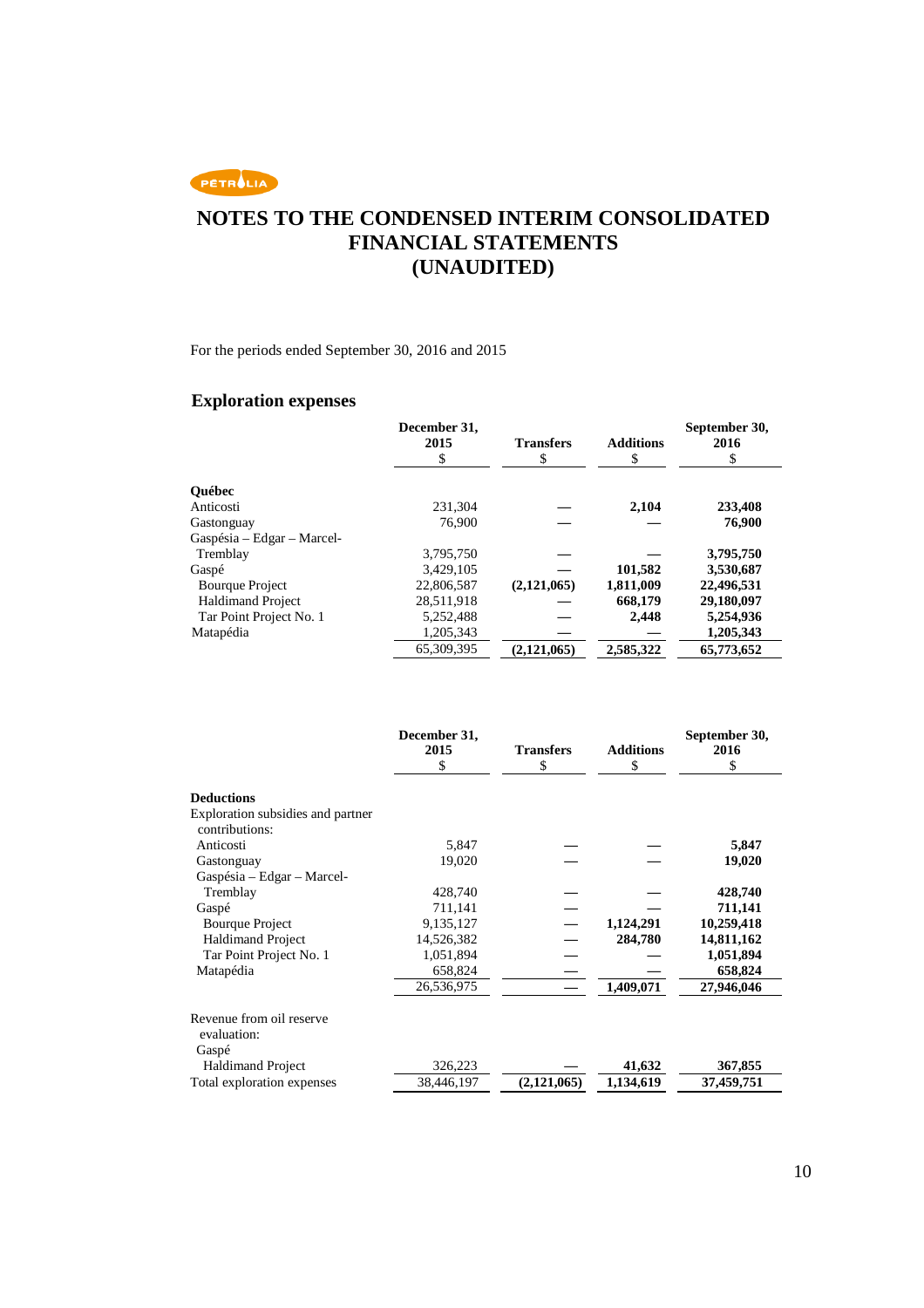PETROLIA

# **NOTES TO THE CONDENSED INTERIM CONSOLIDATED FINANCIAL STATEMENTS (UNAUDITED)**

For the periods ended September 30, 2016 and 2015

#### **Summary as at September 30, 2016**

|                                    | December 31,<br>2015    | <b>Transfers</b>         | <b>Additions</b>     | September 30,<br>2016   |
|------------------------------------|-------------------------|--------------------------|----------------------|-------------------------|
| Properties<br>Exploration expenses | 4,973,698<br>38,446,197 | (112,682)<br>(2.121.065) | 119,420<br>1,134,619 | 4,980,436<br>37,459,751 |
| Exploration and evaluation assets  | 43,419,895              | (2, 233, 747)            | 1,254,039            | 42,440,187              |

<sup>1</sup> These properties are subject to royalties should they become productive. To date, the Company has satisfied all required obligations.

During the nine-month period ended September 30, 2016, no tax credit related to resources was recorded as a reduction of exploration expenses by the Company [December 31, 2015 – \$160,616].

#### *Bourque Project*

On July 5, 2016, the Company confirmed the closing of the second phase of financing for the Bourque Project by Ressources Québec inc. for a total amount of \$8,500,000. This investment constitutes a direct interest in the four licences related to the Bourque property, consisting of \$2,000,000 in cash and a \$6,500,000 contribution following a call for funds, for exploration work financing. In consideration for this investment, Ressources Québec inc. obtained 38.8% of the Company's interest in those licences and 1.32% of the interest of TUGLIQ Energy Corp. in those licences. Subsequent to the closing of this second phase of financing, the Company's interest in the four licences relating to the Bourque property stood at  $51.03\%$  [December 31, 2015 – 89.91%]; the interest of Ressources Québec inc. amounted to 45% [December 31, 2015 – 4.8%] and that TUGLIQ Energy Corp., 3.97% [December 31, 2015 – 5.29%]. For the nine-month period ended September 30, 2016, the Company received \$6,396,630 from Ressources Québec inc. following calls for funds, out of a total amount of \$6,500,000.

#### **8. TRADE AND OTHER PAYABLES**

|                                          | As at September 30,<br>2016 | As at December 31,<br>2015 |
|------------------------------------------|-----------------------------|----------------------------|
|                                          |                             | S                          |
| Trade payables and accrued liabilities   | 3,865,325                   | 3,602,372                  |
| Salaries, vacation pay and director fees | 258,553                     | 300.264                    |
| Partners                                 |                             | 31.389                     |
| Contributions to associates [Note 15]    | 34,287                      | 29,757                     |
|                                          | 4,158,165                   | 3,963,782                  |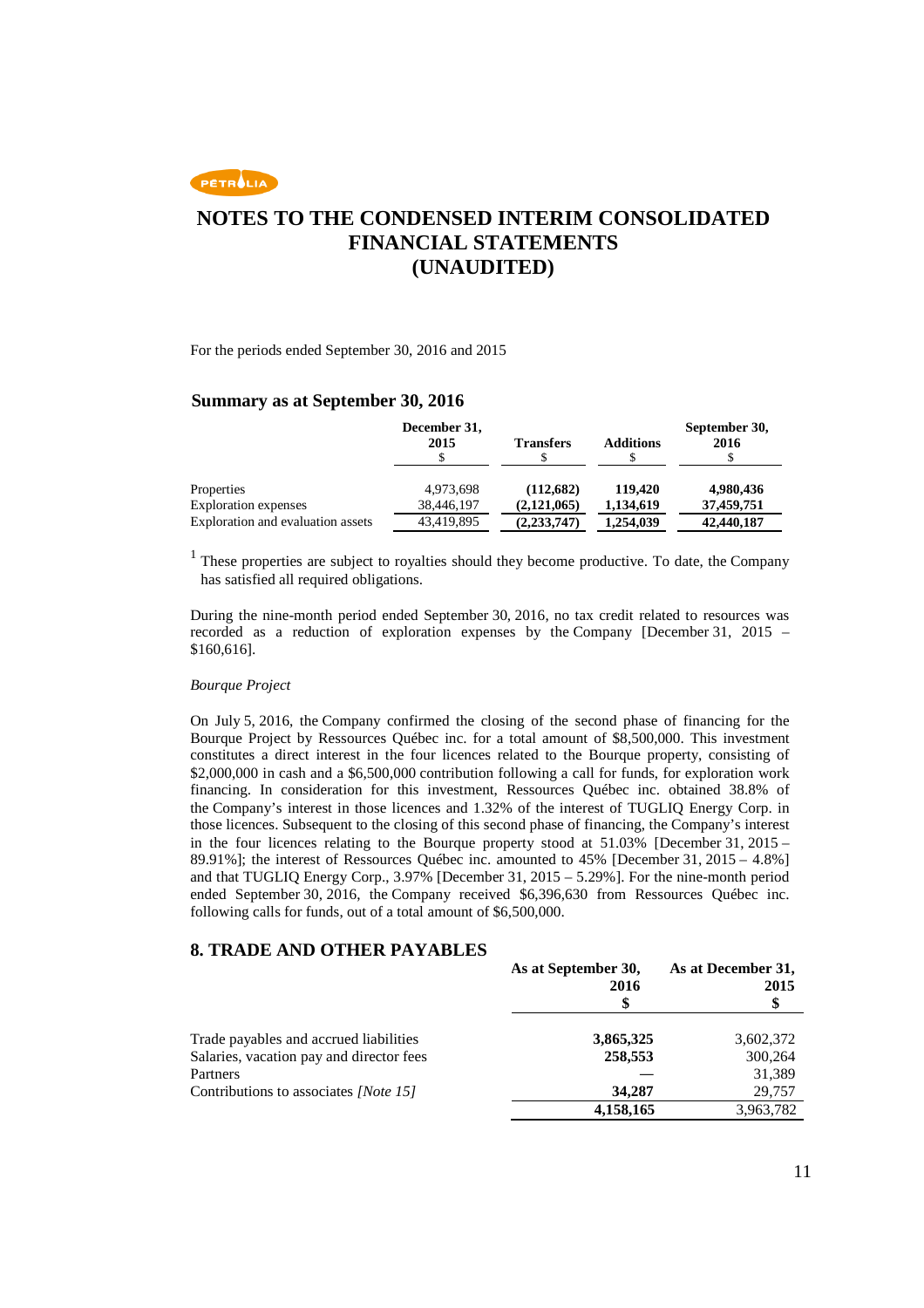

For the periods ended September 30, 2016 and 2015

### **9. BANK BORROWINGS**

|                                                                                                                                                                 | As at<br>September 30,<br>2016<br>S | As at<br>December 31,<br>2015 |
|-----------------------------------------------------------------------------------------------------------------------------------------------------------------|-------------------------------------|-------------------------------|
| Ford Credit loan to acquire automotive equipment,<br>repayable in \$600 monthly payments of principal and<br>interest at 2.5% and maturing on November 4, 2019. | 21,911                              | 26,852                        |
| Less current portion                                                                                                                                            | 6.734                               | 6,609                         |
|                                                                                                                                                                 | 15,177                              | 20,243                        |

### **10. PARTNER ADVANCES FOR PLANNED EXPLORATION WORK**

The following table shows the reconciliation of partner advances for planned exploration work on the Bourque Project:

|                                                                                       | As at<br>September 30,<br>2016 | As at<br>December 31,<br>2015 |
|---------------------------------------------------------------------------------------|--------------------------------|-------------------------------|
|                                                                                       | [9 months]                     | [12 months]                   |
| Balance, beginning of period<br>Partner advances                                      | 1,881,112<br>6,396,630         | 2,268,200                     |
| Partner contributions for security deposits<br>Partner contributions for the property | (293, 820)<br>(12,229)         |                               |
| Partner contributions for work carried out during<br>the period                       | (1, 124, 291)                  | (387, 088)                    |
| Balance, end of period                                                                | 6,847,402                      | 1,881,112                     |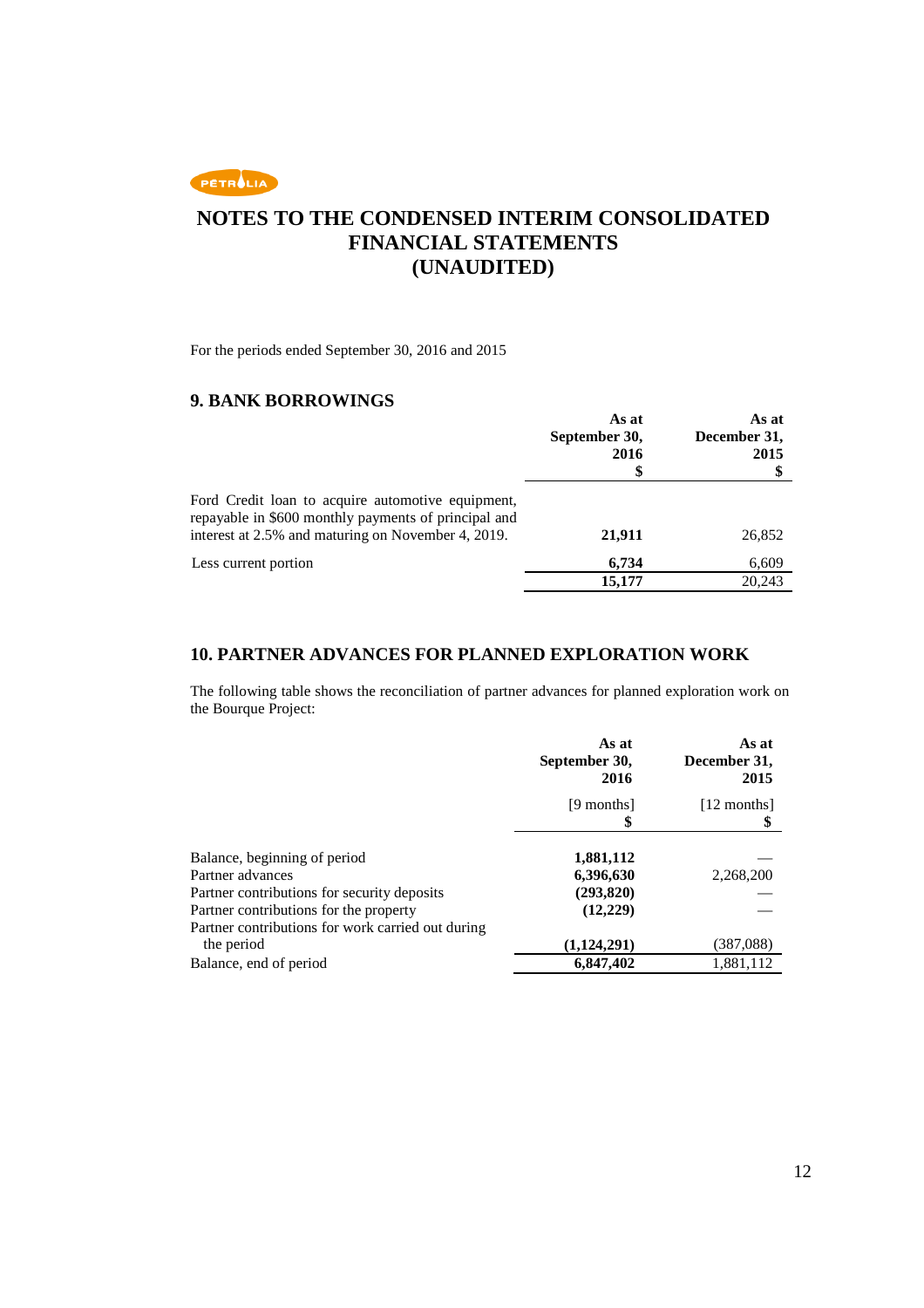

For the periods ended September 30, 2016 and 2015

### **11. LIABILITY RELATED TO FLOW-THROUGH SHARES**

The following table shows the reconciliation of the liability related to flow-through shares:

|                                                                                                       | As at<br>September 30,<br>2016 | As at<br>December 31,<br>2015 |
|-------------------------------------------------------------------------------------------------------|--------------------------------|-------------------------------|
|                                                                                                       | [9 months]<br>\$               | [12 months]                   |
|                                                                                                       |                                |                               |
| Balance, beginning of period                                                                          | 363,655                        | 64,942                        |
| Issuance of flow-through shares                                                                       | 138,890                        | 802,485                       |
| Reduction of the liability based on the work carried<br>respect of which the Company<br>out in<br>has |                                |                               |
| renounced the tax deductions                                                                          | (201, 932)                     | (503, 772)                    |
| Balance, end of period                                                                                | 300,613                        | 363,655                       |

### **12. PROVISION FOR SITE RESTORATION**

Management calculates the total provision for future site restoration based on the Company's net share of the estimated costs of abandoning and restoring wells and facilities and the estimated timing of future costs to be incurred.

As at September 30, 2016, the total future estimated amount required to settle obligations related to site restoration, indexed at 2% [December 31, 2015 – 2%], stood at \$1,143,316 [December 31, 2015 – \$1,373,060]. The total future amount was discounted using a weighted average rate of 2.5% [December 31, 2015 – 2.5%] over a horizon ranging from 2 to 20 years [December 31, 2015 – 2- to 20-year horizon]. The total undiscounted amount of the estimated cash flows required to settle these obligations is \$1,148,500 [December 31, 2015 – \$1,395,500].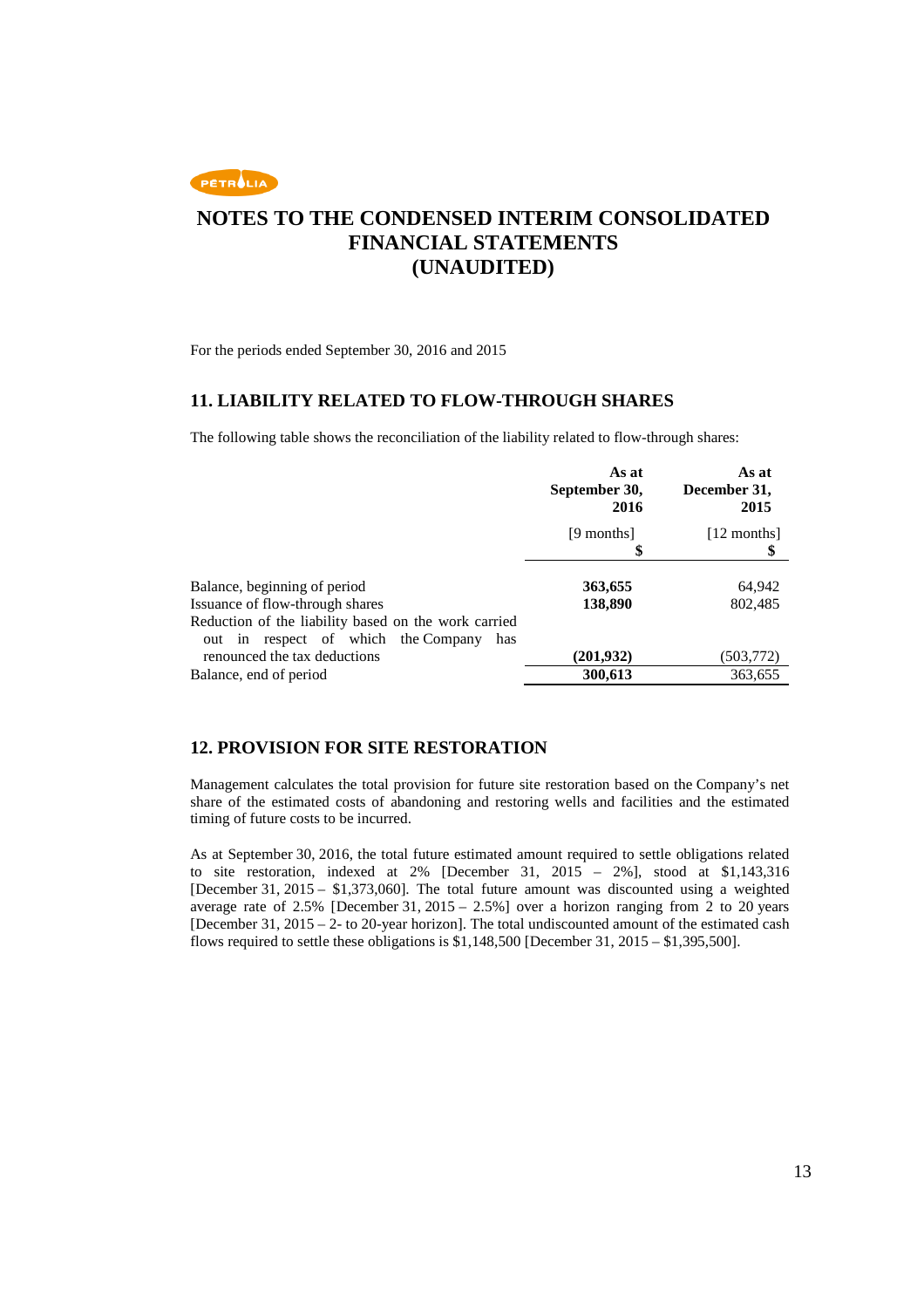

For the periods ended September 30, 2016 and 2015

The following table presents the reconciliation of the provision for site restoration:

|                                | As at<br>September 30,<br>2016<br>[9 months] | As at<br>December 31,<br>2015<br>$[12$ months] |
|--------------------------------|----------------------------------------------|------------------------------------------------|
|                                |                                              |                                                |
| Balance, beginning of period   | 1,373,060                                    | 816,220                                        |
| Liabilities incurred           |                                              |                                                |
| Disposal of interests in the   |                                              |                                                |
| Bourque project [Note 7]       | (233,747)                                    |                                                |
| Accretion expense              | 4,003                                        | 27,108                                         |
| Change in accounting estimates |                                              | 529,732                                        |
| Amount used                    |                                              |                                                |
| Balance, end of period         | 1,143,316                                    | 1,373,060                                      |
| Current portion of liability   |                                              |                                                |
|                                | 1,143,316                                    | 1,373,060                                      |

### **13. SHARE CAPITAL**

#### **Authorized**

Unlimited number of common, participating, voting shares without par value.

|                                           |                            | As at September 30, 2016<br>[9 months] | As at December 31, 2015<br>[12 months] |              |
|-------------------------------------------|----------------------------|----------------------------------------|----------------------------------------|--------------|
|                                           | <b>Number</b><br>of shares | Amount<br>\$                           | <b>Number</b><br>of shares             | Amount<br>\$ |
| <b>Issued</b>                             |                            |                                        |                                        |              |
| Balance, beginning of period              | 92,420,195                 | 64.829.868                             | 77.616.695                             | 59.307.265   |
| Share issuance:<br>Shares issued          | 4,679,686                  | 1,121,625                              | 14,803,500                             | 5,880,315    |
| Issuance costs                            |                            | (106, 446)                             |                                        | (489, 346)   |
| Deferred tax related to issuance<br>costs |                            | 28,411                                 |                                        | 131,634      |
| Balance, end of period                    | 97,099,881                 | 65,873,458                             | 92,420,195                             | 64,829,868   |
|                                           |                            |                                        |                                        |              |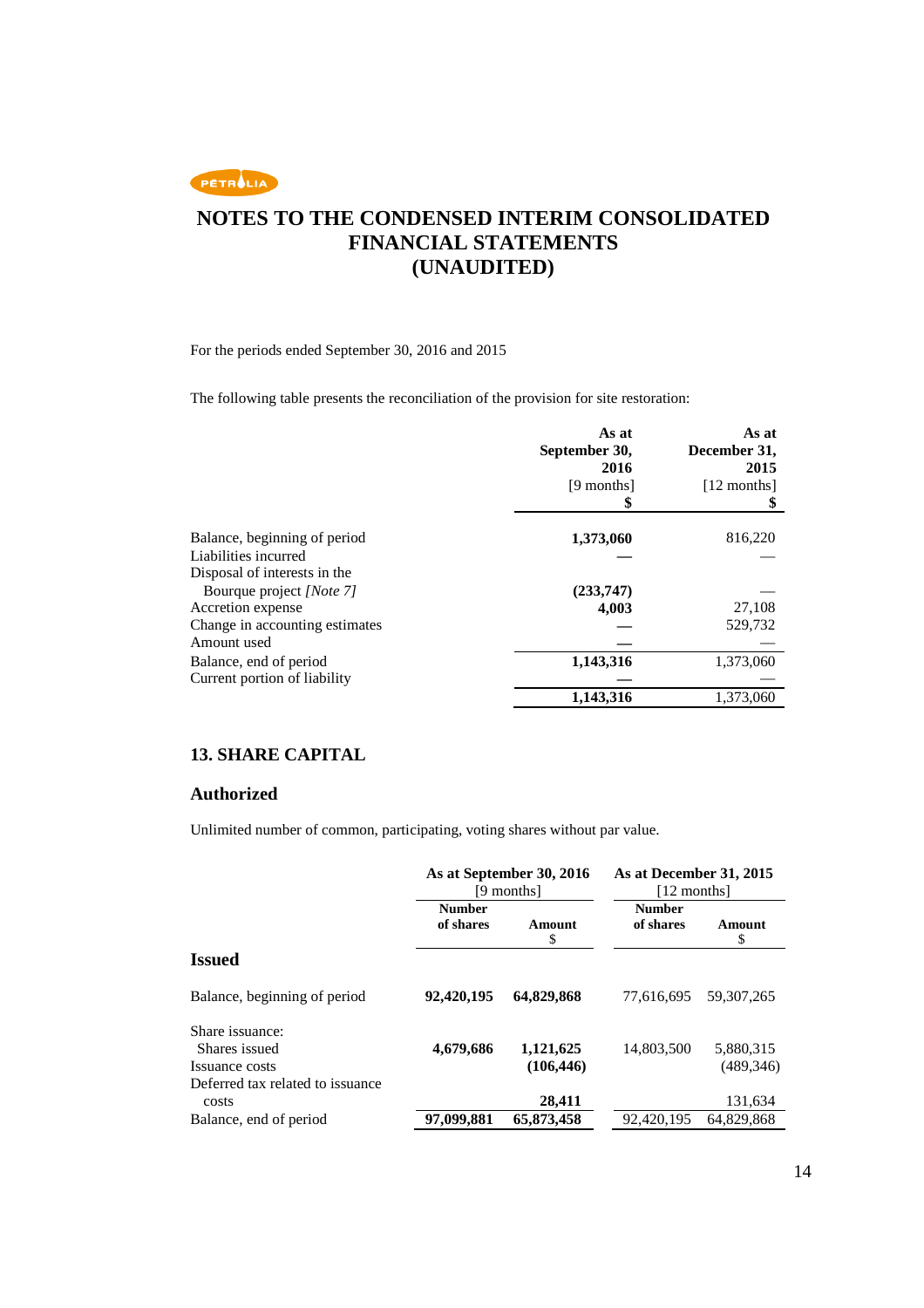

For the periods ended September 30, 2016 and 2015

During the nine-month period ended September 30, 2016, the Company issued 4,629,868 flow-through shares under a private placement for gross proceeds of \$1,250,015. A flow-through share liability amounting to \$138,890 was recognized in respect of this placement. Issuance costs of \$106,446 were paid in cash and recognized as a reduction of the Company's share capital. In addition, the Company issued 50,000 shares under an equity settlement of a \$10,500 liability.

#### *Share-based payments*

On October 22, 2004, the Company adopted a stock option plan under which it can grant a maximum of 10% of the number of shares outstanding to its directors, officers, key employees and suppliers on a continuous basis. The exercise price of each option equals the market price on the day prior to the grant of the option. All options must be exercised no later than five years after the date of the grant. The options granted to directors vest immediately and for other participants, over a period of three years.

All share-based compensation will be settled in equity. The Company has no legal or constructive obligation to repurchase or settle the options.

The Company's stock options are detailed as follows for the reporting periods presented:

|                                  | As at September 30, 2016<br>[9 months] |                                                | As at December 31, 2015<br>[12 months] |                                                |
|----------------------------------|----------------------------------------|------------------------------------------------|----------------------------------------|------------------------------------------------|
|                                  | Number of<br>options                   | Weighted<br>average<br>exercise<br>price<br>\$ | Number of<br>options                   | Weighted<br>average<br>exercise<br>price<br>\$ |
| Outstanding, beginning of period | 8,575,000                              | 0.87                                           | 7,522,500                              | 0.97                                           |
| Granted<br>Exercised             | 675,000                                | 0.21                                           | 1,950,000                              | 0.36                                           |
| Forfeited                        | (1,165,000)                            | 1.22                                           | (897,500)                              | 0.65                                           |
| Outstanding, end of period       | 8,085,000                              | 0.76                                           | 8,575,000                              | 0.87                                           |
| Exercisable                      | 6,312,500                              | 0.87                                           | 6,8,7,500                              | 0.97                                           |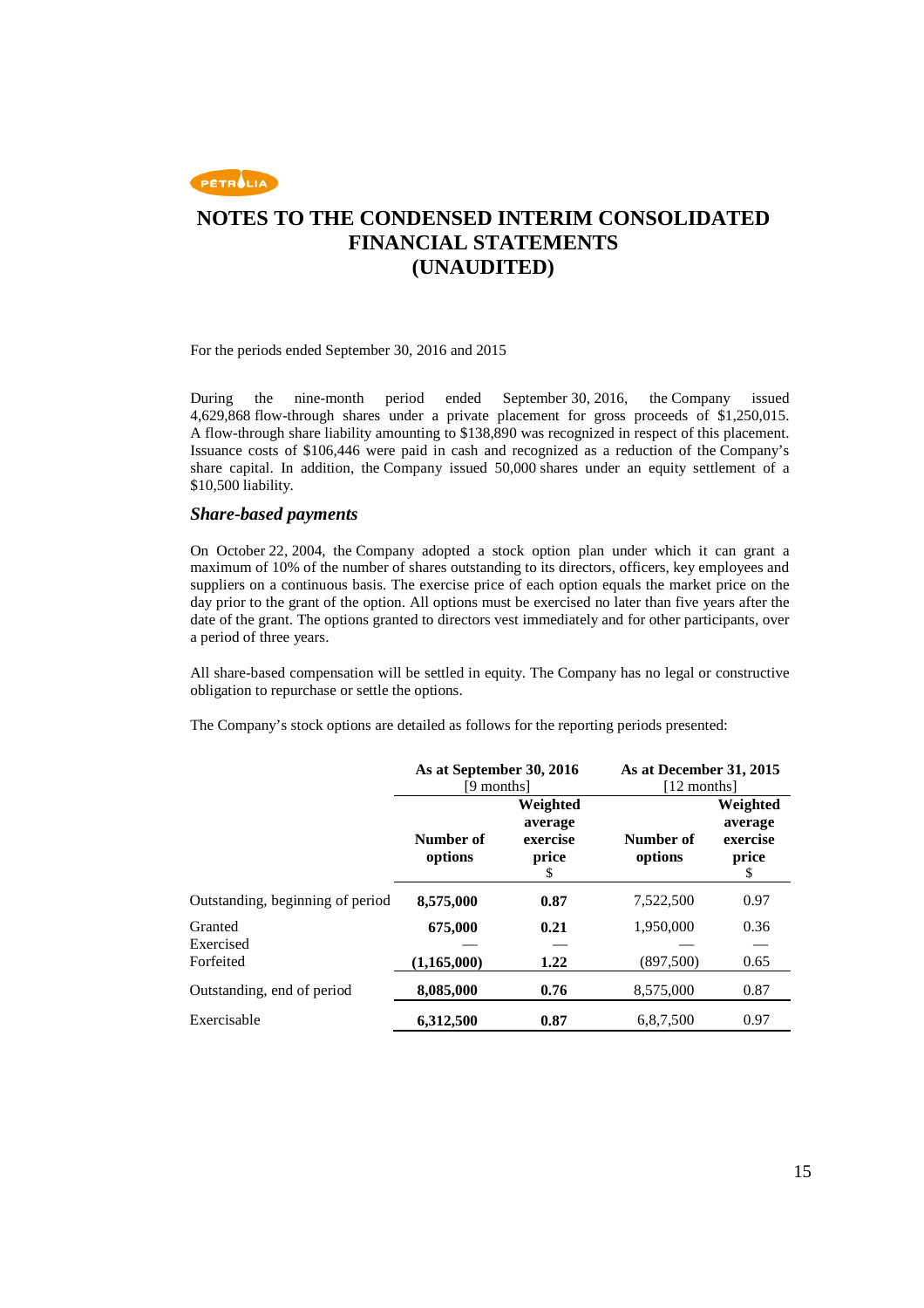

For the periods ended September 30, 2016 and 2015

### **14. LOSS PER SHARE**

Basic loss per share is calculated by dividing net loss for the fiscal year by the weighted average number of common shares outstanding during the period. In calculating diluted loss per share for the periods ended September 30, 2016 and 2015, potential common shares, such as certain options and warrants, were not included as they would have the effect of decreasing the loss per share, which would be antidilutive.

Both basic and diluted loss per share have been calculated using net loss for the period as the numerator, therefore no adjustment to loss was necessary. The weighted average number of common shares outstanding is increased by the weighted average number of additional common shares that would have been outstanding had all the potentially dilutive shares been converted.

|                                                                                              |                        | As at September 30,    |                           | As at September 30,    |
|----------------------------------------------------------------------------------------------|------------------------|------------------------|---------------------------|------------------------|
|                                                                                              | 2016                   | 2015                   | 2016                      | 2015                   |
|                                                                                              | [3 months]             | [3 months]             | [9 months]                | [9 moths]              |
| Net loss                                                                                     | \$(393,719)            |                        | \$(406,862) \$(1,333,455) | \$(855,414)            |
| Weighted average number of<br>$shares - basic$<br>Dilutive effect of warrants<br>and options | 96,386,889             | 80.345.195             | 93,758,282                | 78,980,945             |
| Weighted average number of<br>diluted shares                                                 | 96,386,889             | 80, 345, 195           | 93,758,282                | 78,980,945             |
| Basic net loss per share<br>Diluted net loss per share                                       | \$(0.004)<br>\$(0.004) | \$(0.005)<br>\$(0.005) | \$(0.014)<br>\$(0.014)    | \$(0.011)<br>\$(0.011) |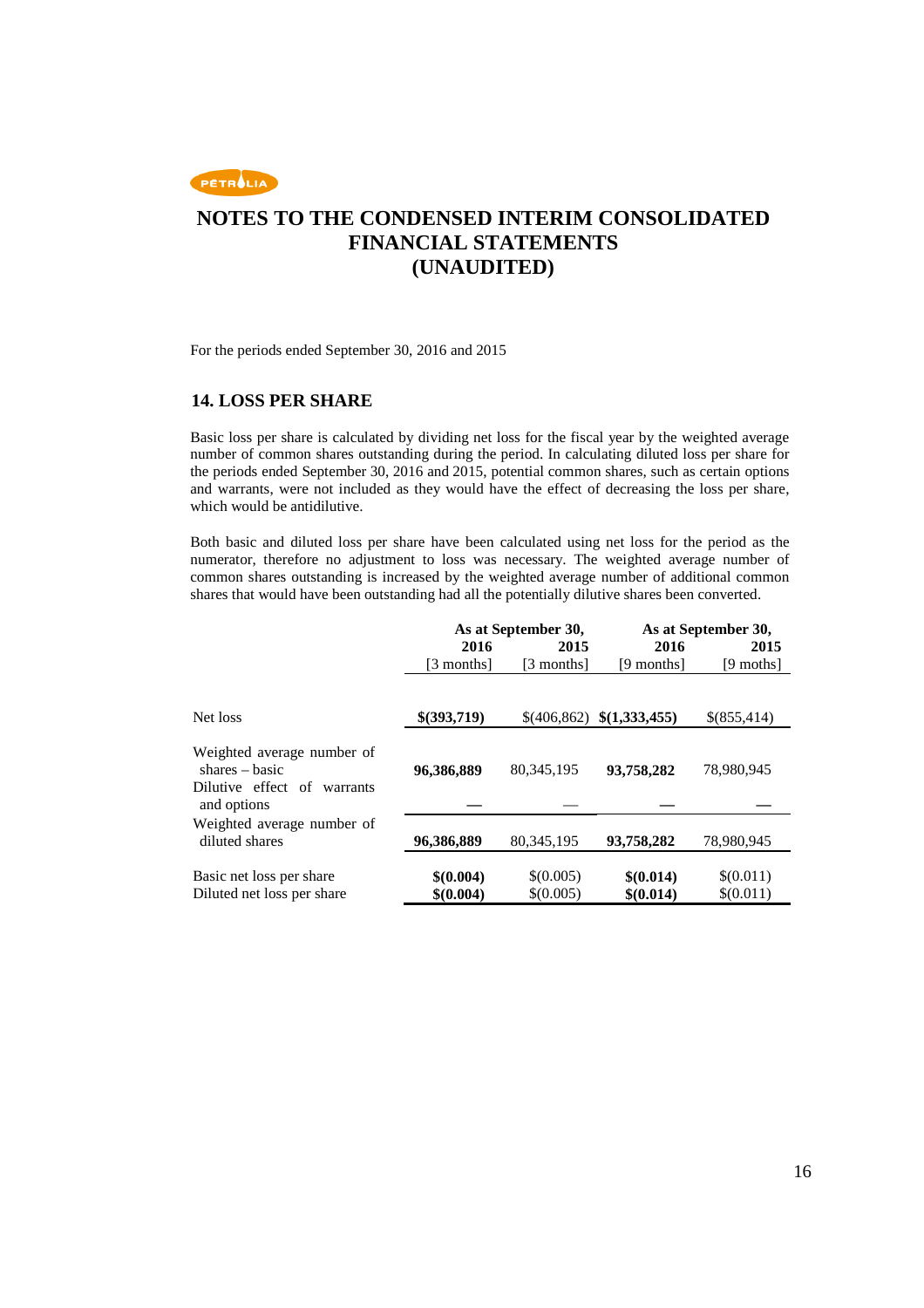

For the periods ended September 30, 2016 and 2015

### **15. RELATED PARTY TRANSACTIONS**

The Company's related parties include other related parties and key management personnel, as described below.

None of the transactions involve special terms or conditions and no guarantees were given or received. Outstanding balances are usually settled in cash.

#### **Transactions with key management personnel**

Key management personnel compensation includes the following expenses:

|                                    | As at<br>September 30,<br>2016<br>[9 months]<br>\$ | As at<br>September 30,<br>2015<br>[9 months] |
|------------------------------------|----------------------------------------------------|----------------------------------------------|
|                                    |                                                    |                                              |
| Short-term employee benefits:      |                                                    |                                              |
| Salaries and employee benefits     | 309,331                                            | 553,779                                      |
| <b>Termination benefit</b>         | 150,000                                            |                                              |
| Director fees                      | 123,098                                            | 105,472                                      |
| Total short-term employee benefits | 582,429                                            | 659,251                                      |
| Fees                               | 103,500                                            | 72,050                                       |
| Share-based compensation           | 47,117                                             | 53,281                                       |
| Total compensation                 | 733,046                                            | 784,582                                      |

During the periods ended September 30, 2016 and 2015, no options granted under the stock option plan were exercised by key management personnel.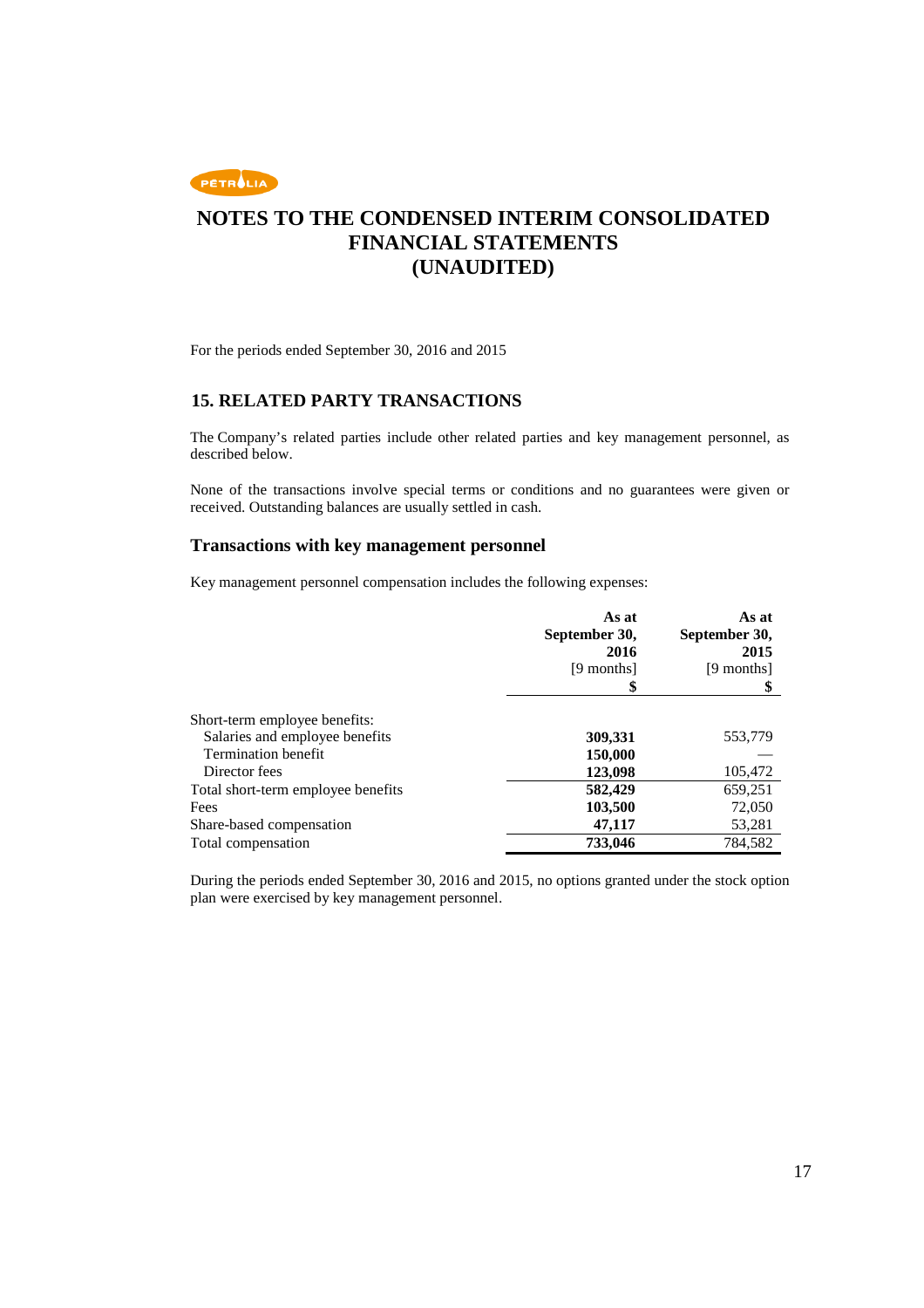PETROLIA

# **NOTES TO THE CONDENSED INTERIM CONSOLIDATED FINANCIAL STATEMENTS (UNAUDITED)**

For the periods ended September 30, 2016 and 2015

### **Related companies and other parties**

Transactions were carried out:

With a company in which a director is a majority shareholder:

|                           | As at<br>September 30,<br>2016<br>[9 months]<br>\$ | As at<br>September 30,<br>2015<br>[9 months]<br>\$ |
|---------------------------|----------------------------------------------------|----------------------------------------------------|
| Comprehensive loss:       |                                                    |                                                    |
| Other expenses            | 12,400                                             | 13,100                                             |
| With an associate:        | As at                                              | As at                                              |
|                           | September 30,                                      | September 30,                                      |
|                           | 2016                                               | 2015                                               |
|                           | [9 months]<br>\$                                   | [9 months]<br>\$                                   |
|                           |                                                    |                                                    |
| Comprehensive loss:       |                                                    |                                                    |
| Project management income | 29,536                                             | 97,770                                             |

As at September 30, 2016, an amount of \$1,174,981 [December 31, 2015 – \$944,309] was receivable from Anticosti Hydrocarbons L.P.

In addition, as at September 30, 2016, a contribution of \$29,485 [December 31, 2015 – \$19,637] was payable to Anticosti Hydrocarbons L.P., while a contribution of \$4,802 [December 31, 2015 – \$10,120] was payable to Anticosti Hydrocarbons General Partner Inc.

These transactions were in the normal course of business and measured at the exchange amount, which is the amount of consideration established and agreed to by the related parties.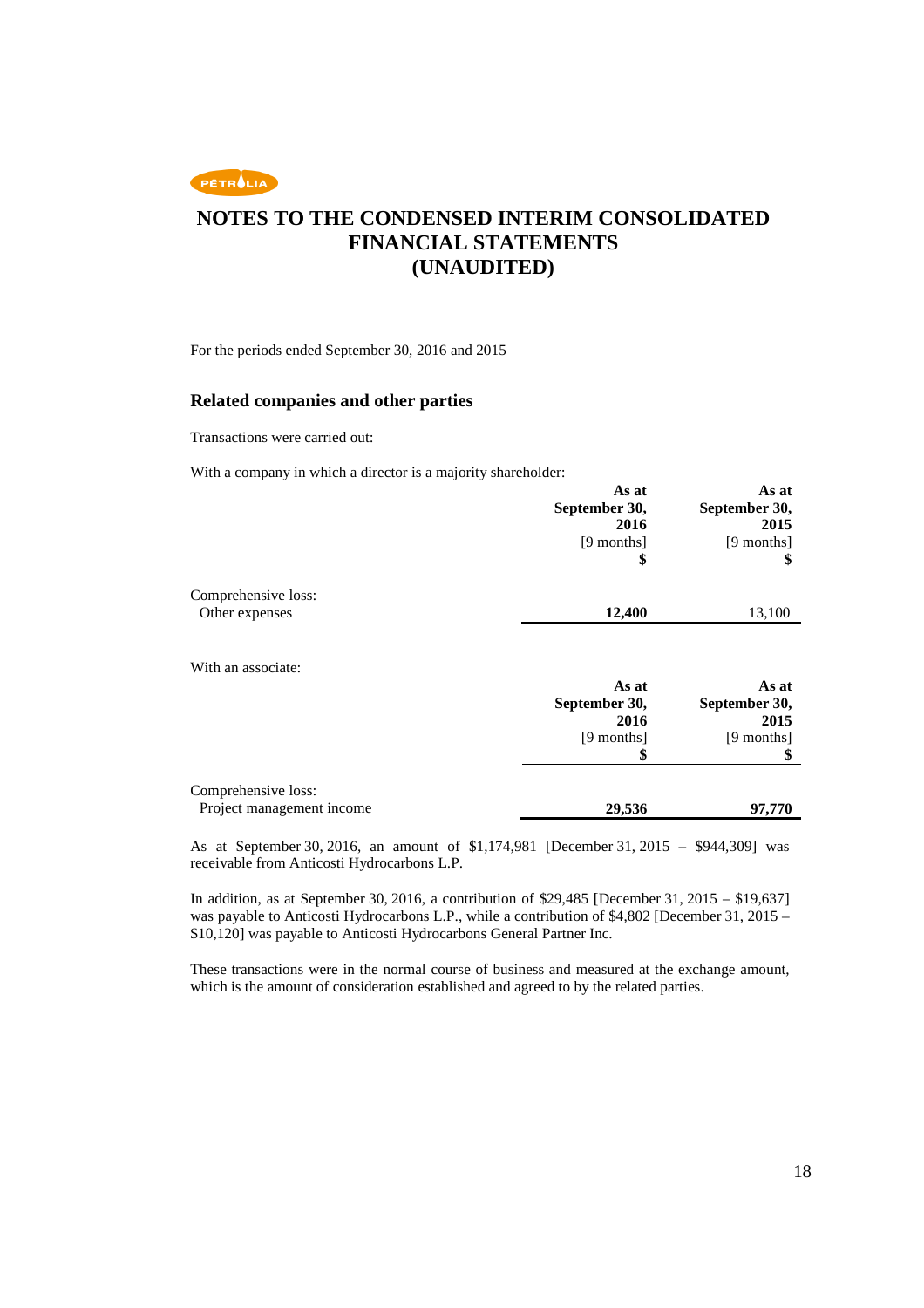

For the periods ended September 30, 2016 and 2015

### **16. FINANCIAL INSTRUMENTS**

Financial assets and financial liabilities are measured at fair value or amortized cost. The classification of financial instruments as well as their carrying amounts and fair values are presented in the table below:

|                                                                                                                          | As at September 30, 2016                            |                                      |                                                |                                                  |
|--------------------------------------------------------------------------------------------------------------------------|-----------------------------------------------------|--------------------------------------|------------------------------------------------|--------------------------------------------------|
|                                                                                                                          | <b>Fair value</b><br>through profit<br>or loss<br>S | <b>Loans</b> and<br>receivables<br>S | <b>Other</b><br>financial<br>liabilities<br>\$ | <b>Total</b><br>carrying<br>amount<br>S          |
| <b>Financial asset</b><br>Cash and cash equivalents <sup>1</sup><br>Security deposits<br>Receivables <sup>2</sup>        | 11,720,394<br>11,720,394                            | 600,000<br>1,631,714<br>2,231,714    |                                                | 11,720,394<br>600,000<br>1,631,714<br>13,952,108 |
| <b>Financial liability</b><br>Trade and other payables<br>Partners' share in security deposits<br><b>Bank borrowings</b> |                                                     |                                      | 4,158,165<br>293.820<br>21,911                 | 4,158,165<br>293,820<br>21,911                   |
|                                                                                                                          |                                                     |                                      | 4.473.896                                      | 4,473,896                                        |

|                                                                                              | As at December 31, 2015                             |                                      |                                               |                                         |
|----------------------------------------------------------------------------------------------|-----------------------------------------------------|--------------------------------------|-----------------------------------------------|-----------------------------------------|
|                                                                                              | <b>Fair value</b><br>through profit<br>or loss<br>S | <b>Loans</b> and<br>receivables<br>S | <b>Other</b><br>financial<br>liabilities<br>S | <b>Total</b><br>carrying<br>amount<br>S |
| <b>Financial asset</b><br>Cash and cash equivalents <sup>1</sup><br>Receivables <sup>2</sup> | 7,522,772<br>7,522,772                              | 1,418,438<br>1,418,438               |                                               | 7,522,772<br>1,418,438<br>8,941,210     |
|                                                                                              |                                                     |                                      |                                               |                                         |
| <b>Financial liability</b>                                                                   |                                                     |                                      |                                               |                                         |
| Trade and other payables                                                                     |                                                     |                                      | 3,963,782                                     | 3,963,782                               |
| <b>Bank borrowings</b>                                                                       |                                                     |                                      | 26,852                                        | 26,852                                  |
|                                                                                              |                                                     |                                      | 3.990.634                                     | 3.990.634                               |

<sup>1</sup> Fair value of cash and cash equivalents is equal to the carrying amount.

<sup>2</sup> Excluding tax credits and commodity taxes as these amounts do not represent a contractual right to receive an amount.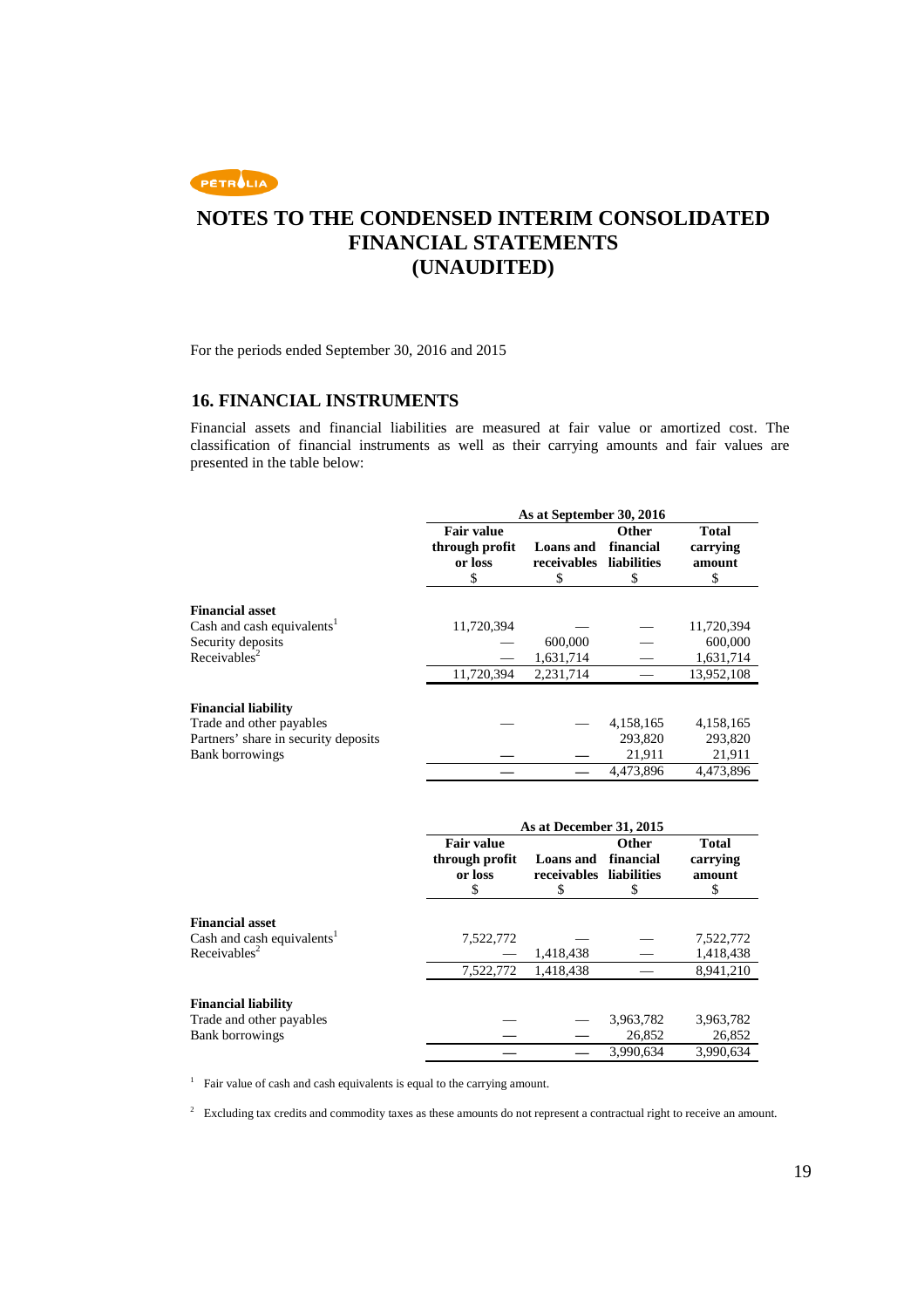

For the periods ended September 30, 2016 and 2015

#### **17. CONTINGENCIES**

#### **Financing**

The Company is financed in part by the issue of flow-through shares. However, although it has taken all the necessary measures in this regard, there is no guarantee that the funds spent by the Company regarding these shares will be deemed eligible by tax authorities in the event of an audit. Refusal of certain expenses by the tax authorities would have a negative tax impact for investors. Exploration work commitments that are not respected are subject to a combined tax rate of 26.9% [Canada and Québec]. During the nine-month period ended September 30, 2016, the Company received  $$1,250,015$  [December 30, 2015 –  $$3,712,800$ ] in private placements following the issuance of flow-through shares for which it renounced a tax deduction of \$138,890 [December 31, 2015 – \$802,485]. As at September 30, 2016, the remaining eligible expenses to be incurred totalled \$2,328,161 [December 31, 2015 – \$2,041,067] with \$1,078,146 to be committed by December 31, 2016 and \$1,250,015 by December 31, 2017.

#### **Environment**

The Company's operations are regulated by governmental laws relating to environmental protection. Environmental consequences are difficult to predict, whether in terms of their outcomes, timing or impact. Currently, to the best of management's knowledge, the Company is operating in compliance with current legislation. The Company is currently in the process of renewing the guarantees provided to the Ministère des Ressources naturelles to secure the completion of certain site closures. During the nine-month period ended September 30, 2016, guarantee deposits amounting to \$600,000 were paid by the Company under performance guarantees. Letters of guarantee amounting to \$630,000 were issued by a financial institution to the Ministère des Ressources naturelles to guarantee the completion of certain site closures.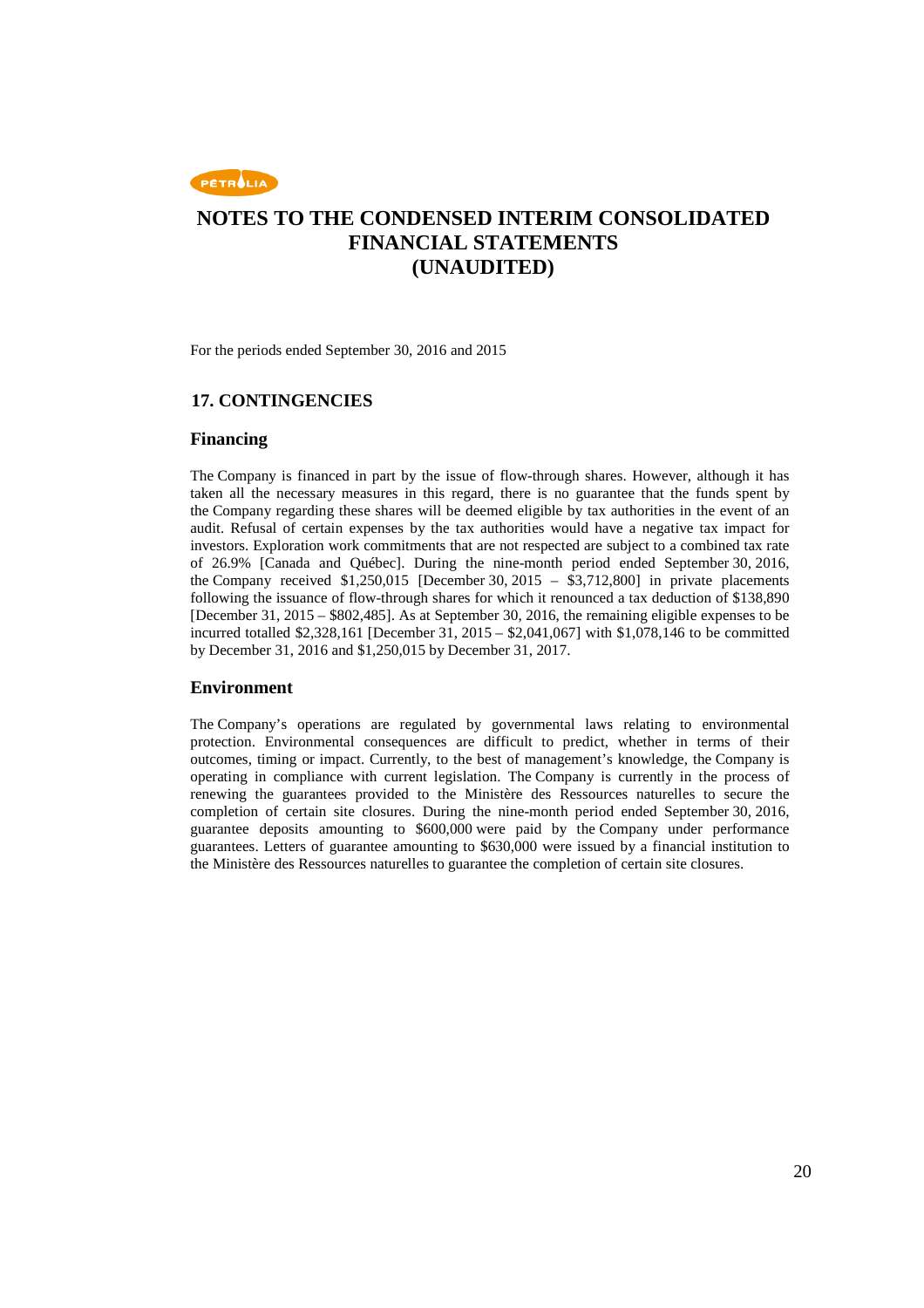

For the periods ended September 30, 2016 and 2015

#### **Anticosti Hydrocarbons L.P.**

On July 12, 2016, in connection with Anticosti Hydrocarbons L.P.'s exploration work for which the Company serves as operator, the Company filed an application for an injunction to require its project partners, Ressources Québec inc. and Saint-Aubin E&P (Québec) inc., to fulfil their contractual engagements. On July 25, 2016, the Superior Court justice acknowledged the clear obligation of Ressources Québec inc. and Saint-Aubin E&P (Québec) inc. to fund the exploration program and issued orders accordingly. In this regard, the judgment acknowledged the Company's financial requirements and ordered its partners to provide for the Company's administrative and day-to-day expenses on a monthly basis until May 2017. In addition to these orders, the court also acknowledge the commitment of Ressources Québec inc. and Saint-Aubin E&P (Québec) inc. to finance forthwith the construction of drilling platforms.

#### **Litigation**

The Company is subject to certain legal disputes in the normal course of business. Management believes that the Company has set aside sufficient provisions to cover potential losses in relation to such litigation.

### **18. SUPPLEMENTAL CASH FLOW INFORMATION**

#### **Items not affecting cash and cash equivalents**

|                                                             | 2016       | 2015       |
|-------------------------------------------------------------|------------|------------|
|                                                             | [9 months] | [9 months] |
|                                                             | S          | S          |
| Receivables related to exploration and evaluation assets    | (208, 191) | (200, 598) |
| Trade payables related to exploration and evaluation assets | 377,124    | 2,786,643  |
| Additions to property, plant and equipment included under   |            |            |
| trade payables                                              | 892        | (27, 278)  |
| Additions to property, plant and equipment in consideration |            |            |
| for deferred lease inducements                              | 225,000    |            |
| Shares issued in consideration for prepaid expenses         | 10,500     |            |
| Share issuance costs included under trade payables          | 85,030     |            |
| Contributions to associates included under other payables   | 4,530      | (21, 682)  |
| <b>Other information</b>                                    |            |            |
| Interest paid                                               | 461        | 582        |
| Interest received                                           | 25,573     | 23,560     |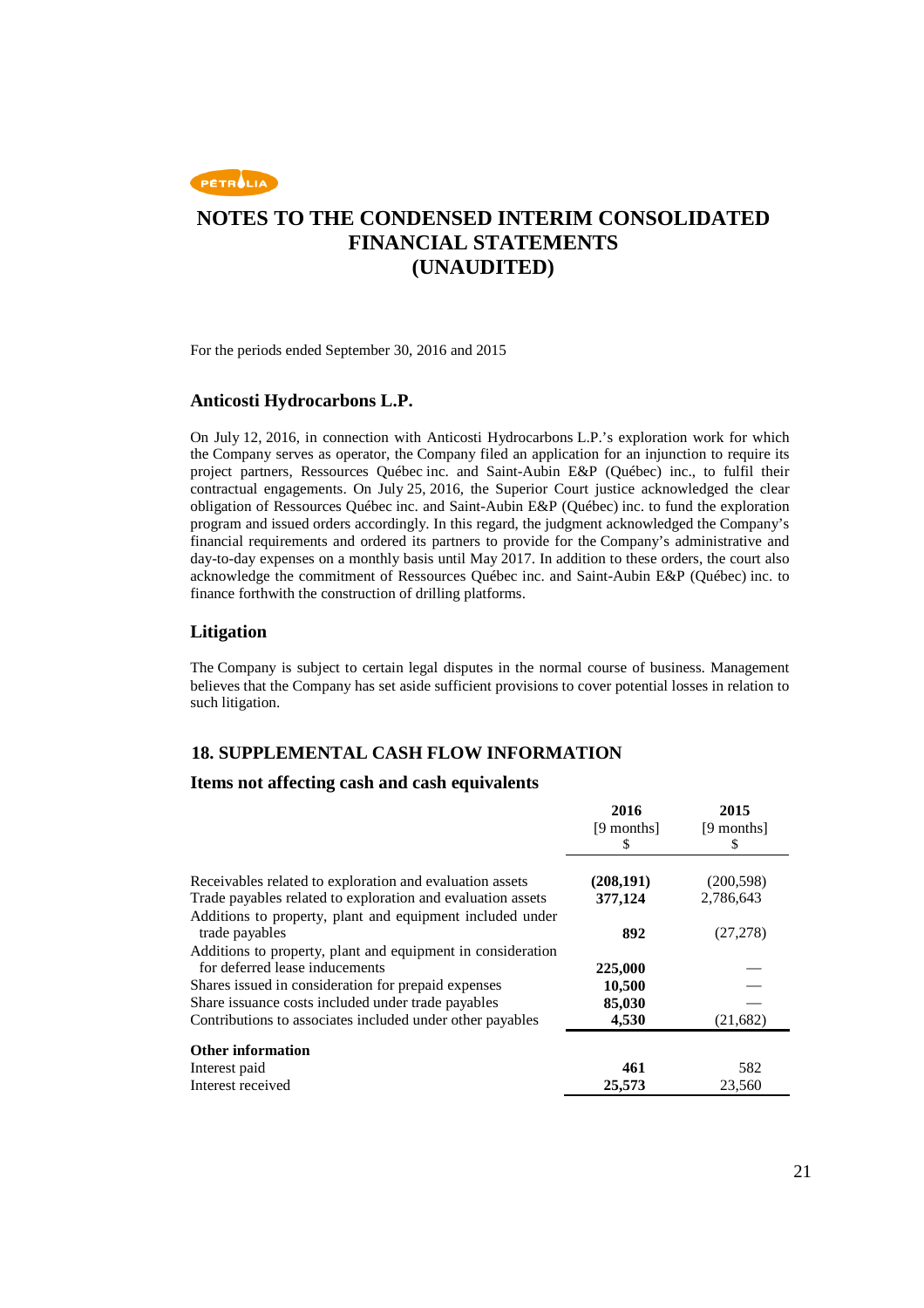

For the periods ended September 30, 2016 and 2015

#### **Cash and cash equivalents comprise:**

|                                                                  | As at<br>September 30,<br>2016<br>[9 months] | As at<br>September 30,<br>2015<br>[9 months] |
|------------------------------------------------------------------|----------------------------------------------|----------------------------------------------|
| Cash<br>Guaranteed investment certificates, redeemable on demand | 9,653,904<br>2,066,490                       | 672,338<br>1,251,608                         |
|                                                                  | 11,720,394                                   | 1,923,946                                    |

### **19. SUBSEQUENT EVENTS**

On October 27, 2016, the Company confirmed the closing of a private placement, issuing 6,077,579 flow-through shares at a price of \$0.19 per share for gross proceeds of \$1,154,740. In consideration for the services provided in connection with this private placement, finder's fees amounting to \$75,000 were paid in cash and recognized as a reduction in the Company's share capital.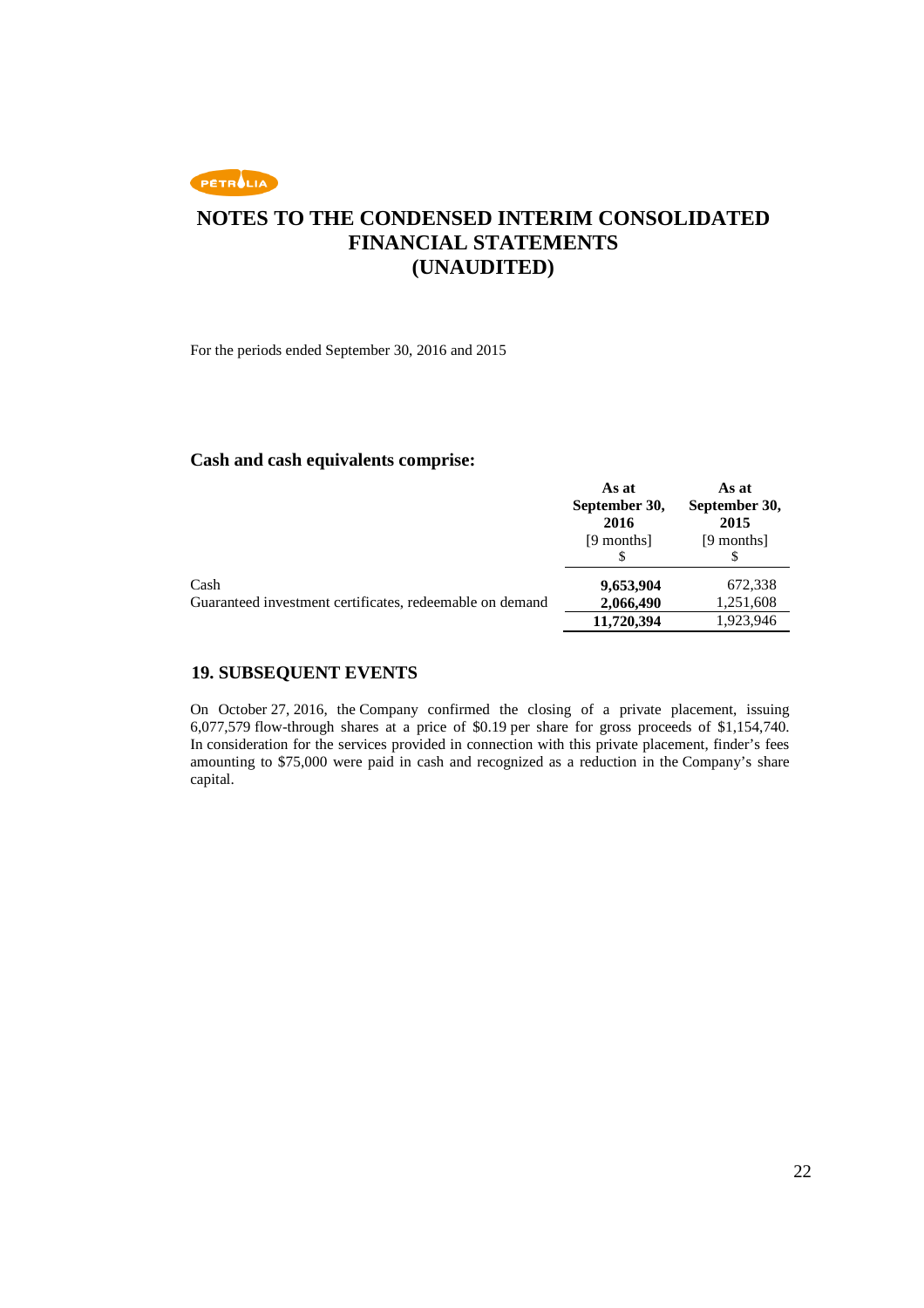#### **Schedules**



## **ADMINISTRATIVE AND OPERATING EXPENSES**

For the periods ended September 30

|                                                                                                               | 2016          | 2015       | 2016            | 2015              |
|---------------------------------------------------------------------------------------------------------------|---------------|------------|-----------------|-------------------|
|                                                                                                               | [3 months]    | [3 months] | [9 months]      | [9 months]        |
|                                                                                                               | \$            | \$         | \$              | \$                |
| <b>Administrative expenses</b>                                                                                |               |            |                 |                   |
| Share-based compensation                                                                                      | 35,516        |            | 58,060          | 53,281            |
| Salaries and employee benefits                                                                                | 157,855       | 189,026    | 744,995         | 598,493           |
| Fees                                                                                                          | 60,600        | 21,450     | 103,500         | 72,050            |
| Insurance                                                                                                     | 11,734        | 12,942     | 31,504          | 40,795            |
| Maintenance and office supplies                                                                               | 19,122        | 16,513     | 55,922          | 59,986            |
| Board of Directors fees                                                                                       | 52,181        | 52,567     | 154,642         | 137,156           |
| Shareholder reporting                                                                                         | 26,993        | 7,363      | 55,813          | 74,471            |
| Rent                                                                                                          | 8,560         | 28,581     | 38,905          | 91,101            |
| Amortization of deferred lease inducements                                                                    | (1, 549)      | (6, 850)   | (12,967)        | (20, 550)         |
| Promotion and entertainment                                                                                   |               | 2,057      | 6,955           | 12,946            |
| Travel                                                                                                        | 15,306        | 14,086     | 47,269          | 50,072            |
| Professional services                                                                                         | 109,489       | 9,949      | 562,742         | 116,790           |
| Telecommunications                                                                                            | 4,394         | 6,021      | 16,899          | 16,793            |
| Depreciation of property, plant and equipment                                                                 | 5,813         | 6,090      | 18,052          | 17,840            |
| Loss (gain) on disposal of property, plant and equipment                                                      | 14,028        | (6, 144)   | 13,903          | (3, 467)          |
| Reversal of a provision                                                                                       |               | (51, 525)  |                 | (51, 525)         |
| Other expenses                                                                                                | 608           | 6,910      | 29,411          | 10,502            |
| Total administrative expenses before re-invoicing of expenses                                                 | 520,650       | 309,036    | 1,925,605       | 1,276,734         |
| Re-invoicing of expenses <sup>1</sup>                                                                         | (67, 059)     | (57, 161)  | (252, 994)      | (145,210)         |
|                                                                                                               | 453,591       | 251,875    | 1,672,611       | 1,131,524         |
|                                                                                                               |               |            |                 | <b>Schedule B</b> |
|                                                                                                               |               |            |                 |                   |
| <b>Operating expenses</b>                                                                                     |               |            |                 |                   |
| Share-based payments                                                                                          | 4,059         | 23,333     | 4,059           | 23,333            |
| Salaries and employee benefits                                                                                | 219,315       | 246,529    | 686,547         | 1,030,076         |
| Insurance                                                                                                     | 104           | 505        | 1,028           | 1,332             |
| Maintenance and office supplies                                                                               | 124           | 41         | 1,112           | 443               |
| Travel                                                                                                        | 262           | 6,029      | 2,190           | 13,660            |
| Training                                                                                                      | 333           |            | 333             | 12,132            |
| Rent<br>Amortization of deferred lease inducements                                                            | 10,775        | 39,865     | 50,827          | 119,084           |
|                                                                                                               | (3,984)       |            | (3,984)         |                   |
| Professional services<br>Telecommunications                                                                   |               |            | 15,812          | 16,323            |
|                                                                                                               | 864           | 1,031      | 2,223           | 3,064             |
| Depreciation of property, plant and equipment                                                                 | 17,481        | 18,978     | 48,978          | 55,690            |
| Loss on disposal of property, plant and equipment<br>Other expenses                                           | 15,819<br>144 | 183        | 15,819<br>2,445 | 2,188             |
|                                                                                                               |               |            |                 | 3,660             |
| Total operating expenses before re-invoicing of expenses and<br>transfer to exploration and evaluation assets | 265,296       | 336,494    | 827,389         | 1,280,985         |
| Re-invoicing of expenses <sup>1</sup>                                                                         | (78, 234)     | (178, 569) | (305, 250)      | (440, 559)        |
| Transfer to exploration and evaluation assets                                                                 | (187, 062)    | (157, 925) | (522, 139)      | (840, 426)        |
|                                                                                                               |               |            |                 |                   |

<sup>1</sup> Re-invoiced expenses are mainly composed of salaries and employee benefits

#### **Schedule A**